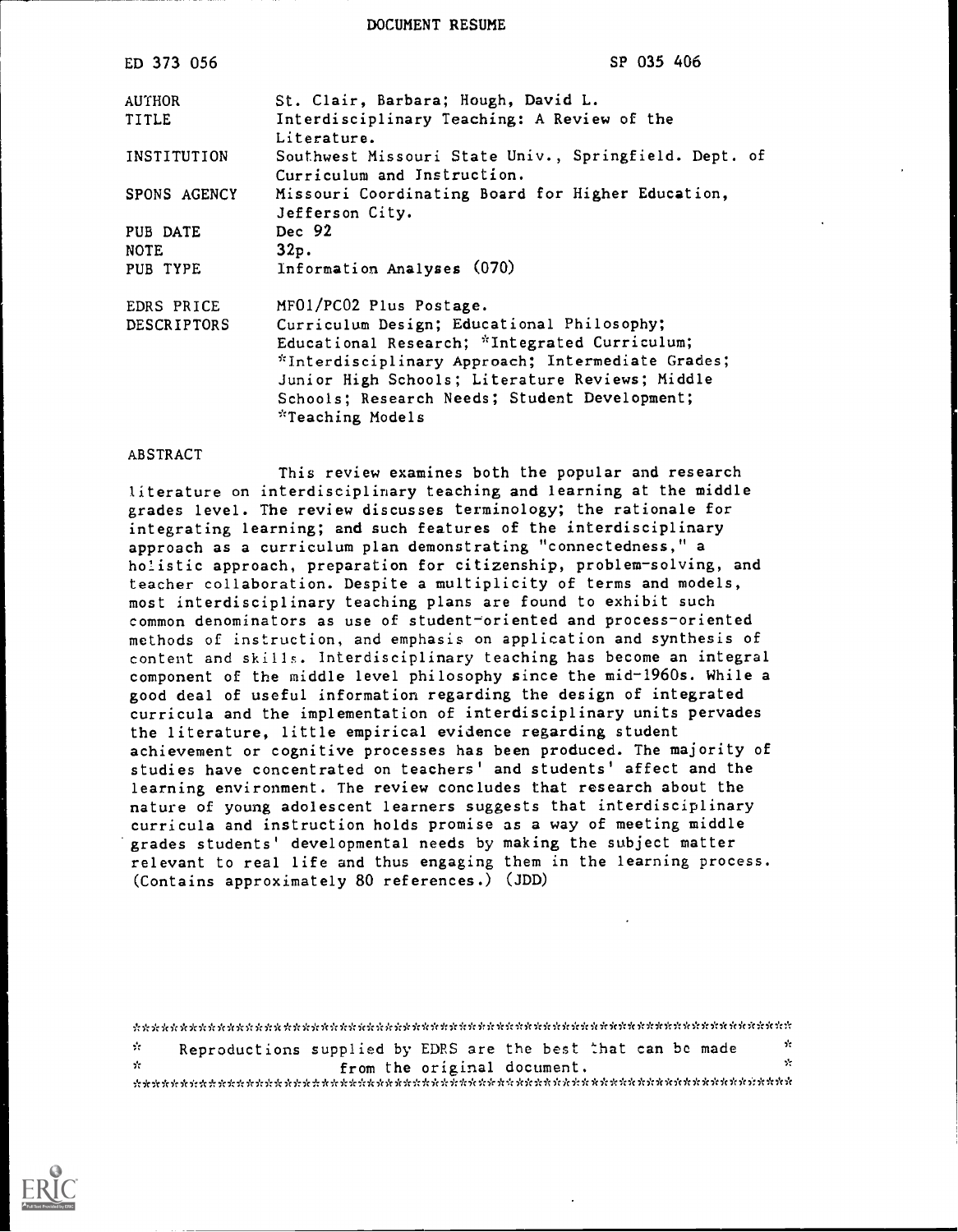1.

 $\mathbf{A}$ 

 $\bullet$ 

# INTERDISCIPLINARY TEACHING: A Review of the Literature

Barhara St. Clair

David L. Hough

Southwest Missouri State University

Department of Curriculum and Instruction

December, 1992

'PERMISSION TO REPRODUCE THIS MATERIAL HAS BEEN GRANTED BY

Hru

TO THE EDUCATIONAL RESOURCES INFORMATION CENTER (ERIC)."

This research is supported by a grant from the Missouri Coordinating Board for Higher Education, Eisenhower Cycle IX. The opinions presented are those of the authors, and no official agreement by CBHE, Eisenhower Cycle IX,

2

#### BEST COPY AVAILABLE

U.S. DEPARTMENT OF EDUCATION Otfice or Educational Reasarch and Improvement EDUCATIONAL RESOURCES INFORMATION CENTER (ERIC)

□ Minor changes have been made to improve<br>- reproduction quality

Points of view or opinions stated in this docu<br>ment ido inot necessarily represent official<br>OERI position or policy

U This document has been reproduced as<br>received from the person or organization originating it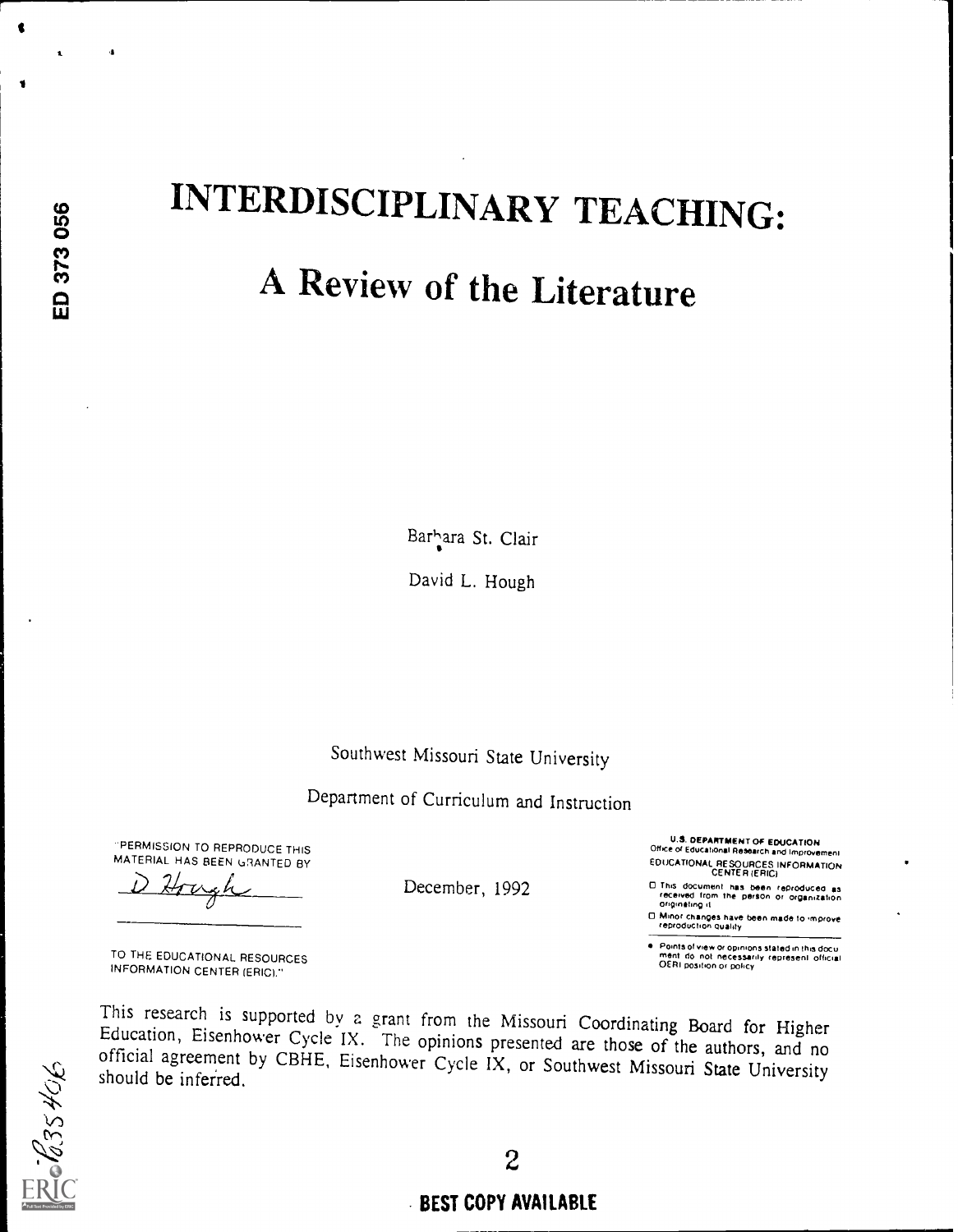## INTERDISCIPLINARY TEACHING: A Review of the Literature

#### .4bstract

This review examines both the popular and research literature on interdisciplinary<br>teaching and learning at the middle grades level. Despite a multiplicity of terms and models,<br>most interdisciplinary teaching plans exhibit

wisdom. The shibboleth driving interdisciplinary approaches to teaching and learning seems to<br>be generally accepted by middle school proponents. While few studies dealing with student<br>learning have yet to be amassed, a goo

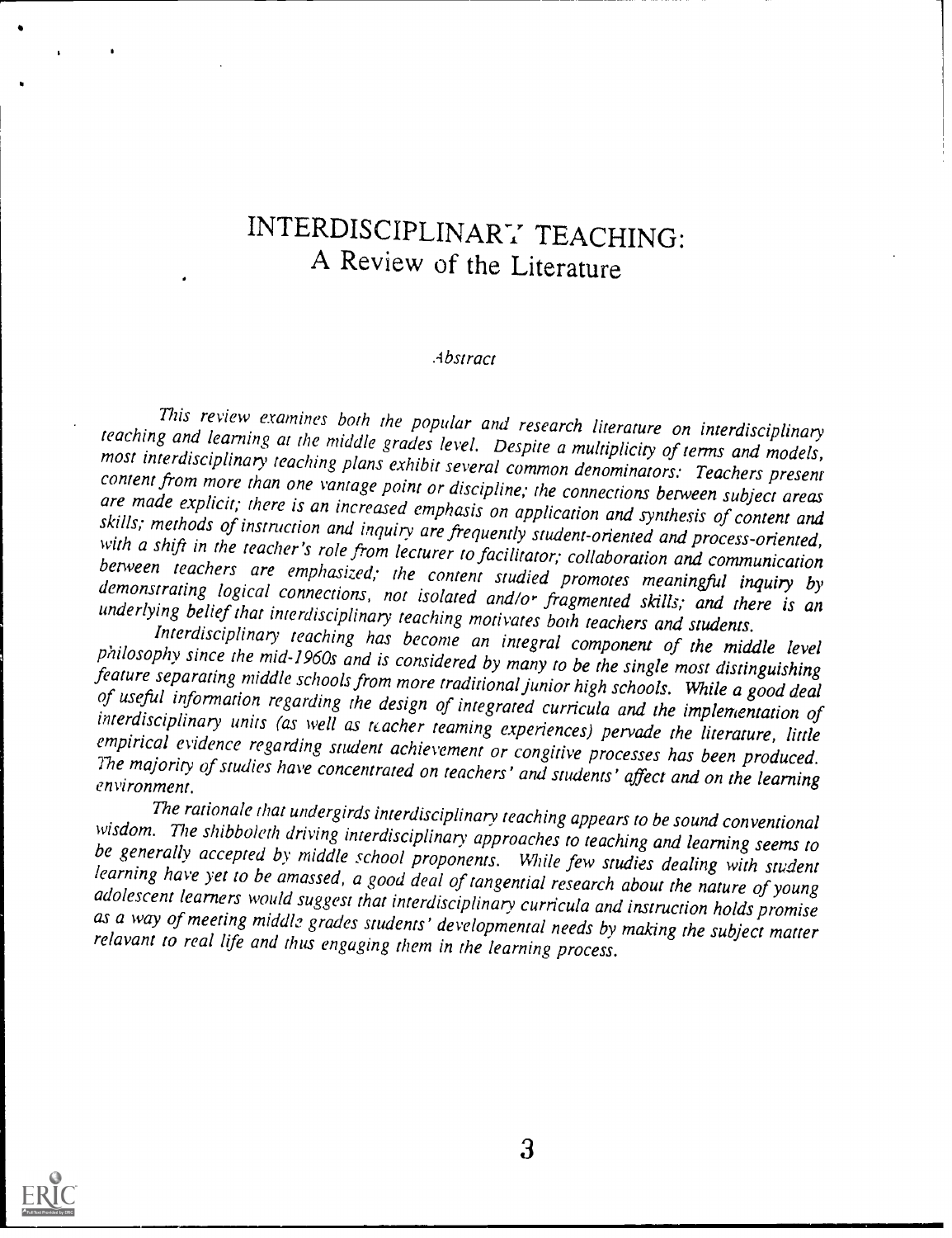## Introduction

#### Background

Interdisciplinary teaching, broadly defined as the integration of two or more disciplines, has appeared in educational literature for many years. A primary focus for interdisciplinary teaching, the "core curriculum," evolved in the late 1920's as part of the Progressive Education Movement (Vars, 1969). Tyler (1949) listed integration as one of three criteria for effective organization of the curriculum. More recently interdisciplinary teaching has come to the fore as an important component of middle level education (Alexander and George, 1981; Beane, 1986; Carnegie Council on Adolescent Development, 1989).

#### Terminology

The term "interdisciplinary" is applied to a variety of curricular arrangements and is frequently used interchangeably with <sup>a</sup> variety of synonyms (eg., multi-disciplinary, transdisciplinary, thematic teaching, integrated learning, et cetera). In her review of interdisciplinary approaches to the curriculum, Jacobs (1989) defines interdisciplinary as "a knowledge view and curriculum approach that consciously applies methodology and language from more than one discipline to examine a central theme, issue, problem, topic, or experience" (P. 8).

Relan and Kimpston (1991) arrange interdisciplinary approaches to the curriculum along a continuum of operational schemes, indicating the degree of integration. Thus, one extreme of the continuum would be structuring the curriculum plan around each separate subject, with the opposite extreme being an "eclectic" or "problem-oriented" approach. In between lie techniques such as the intermingling of disciplines (sometimes called "multi-disciplinary") or the integration of across-the-domain skills such as problem-solving or writing across the curriculum.

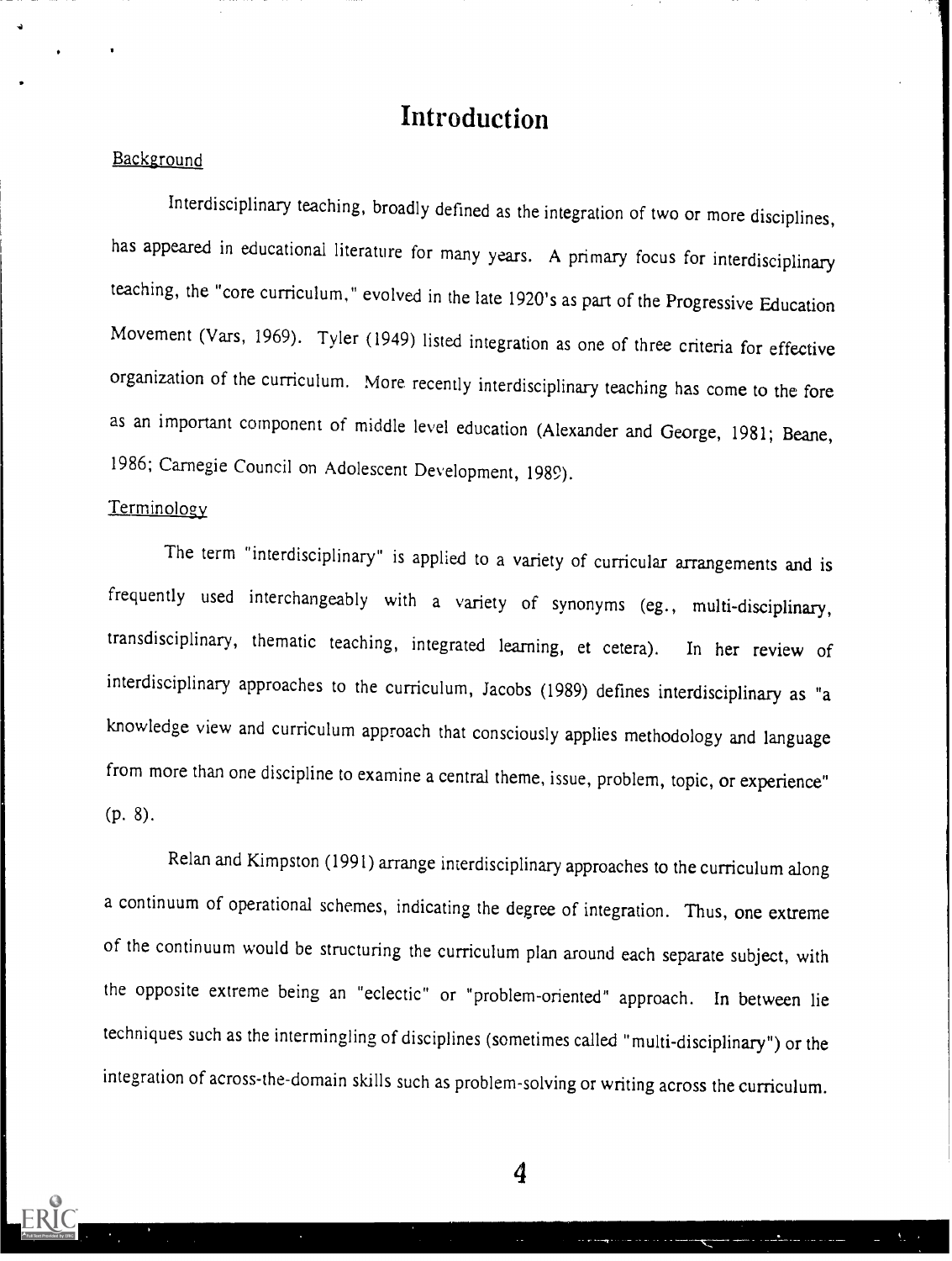A useful organization of integrated learning methods is offered by the North Carolina State Department of Public Instruction (1987):

### A. Content Within a Subject cr Skill Area

One of the simplest forms of integration involves looking internally to one subject or skill area. Using Social Studies as an example, this involves an interweaving of history, geography, political science, anthropology, psychology, and sociology.

#### B. Skills with Subjects

This involves the utilization of selected skills in all disciplines and programs of study. "Writing Across the Curriculum" computer skills, and thinking skills are examples.

#### C. Subject with Subjects

Subject into subject integration has typically occurred around thematic topics where two subjects are blended together and then block-scheduled or presented as a unique elective. Examples might include History of the Arts, Humanities, Science and Health.

#### D. Skill with Skills

Besides a relevance to the various disciplines, skill areas relate to each other. For example, Thinking Skills and Guidance Skills go hand in hand. Skill areas are simply a part of the entire curriculum.

#### E. Skills/Subjects with Skills/Subjects

Total integration is a combination of all of the above, mixing skill and subject areas. It involves all programs of study with varying degrees of emphasis. It is typically developed around a theme, problem, question or issue. (pp. <sup>I</sup> - 2)

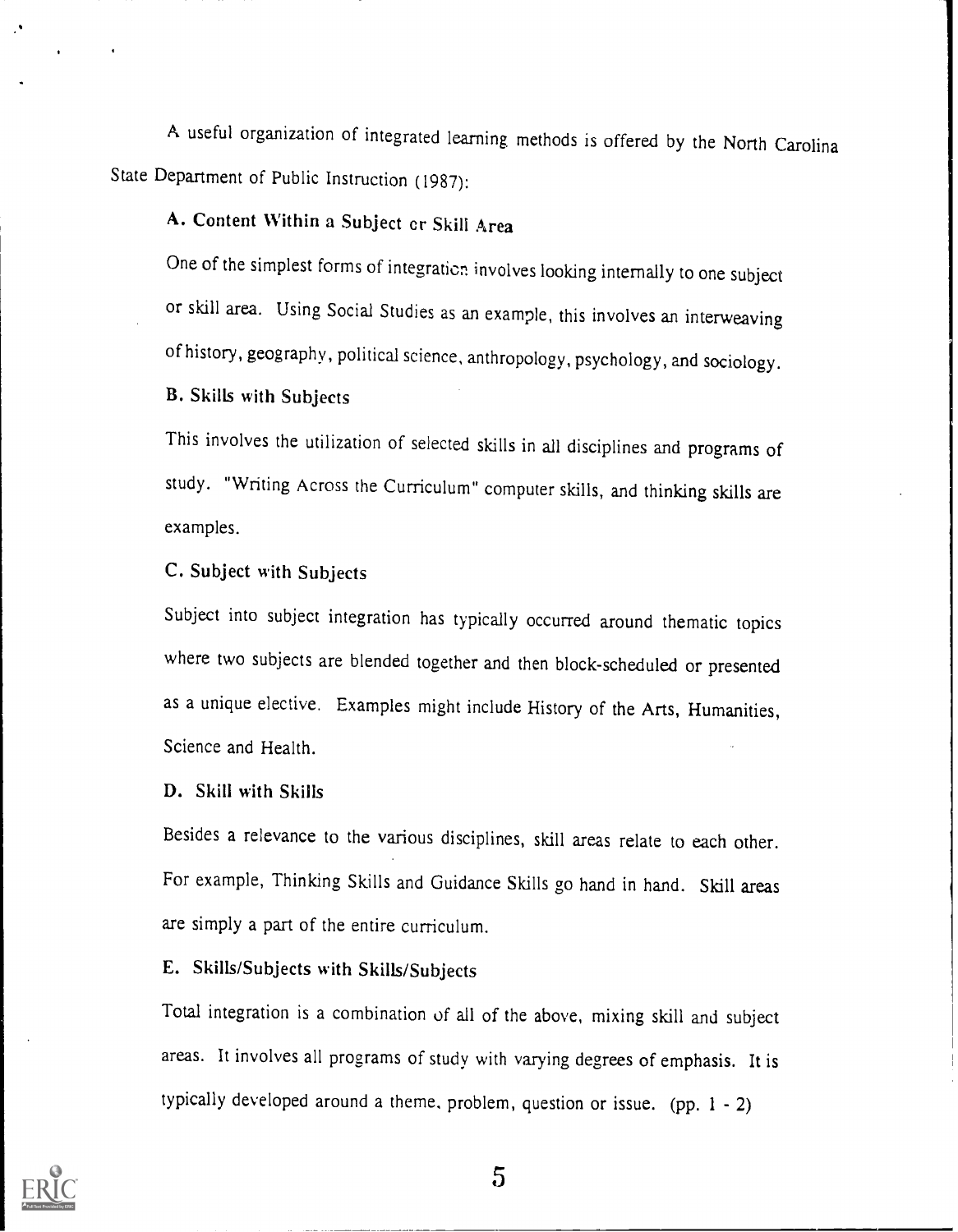One criticism of the terminology regarding interdisciplinary teaching is leveled by James Beane, who advocates, at least at the middle school level, abandoning the separate subject approach and organizing the curriculum around integrated themes. He states that "interdisciplinary teaming has most often had more to do with teaming than with interdisciplinary curriculum" and "what we claim is interdisciplinary is really multi-disciplinary, in that it retains the identity and priority of separate subjects" (Beane, 1992, p.35).

Others insist that multi-disciplinary should be used to identify an integrated curricula within a single classroom, presented by one teacher, while interdisciplinary should be used to identify integrated curricula across two or more classrooms, presented by two or more teachers. With no intention of entering into a debate over these semantics, the term *interdisciplinary* will be used throughout this review to include all of the various definitions, orientations, and perspectives one might associate with integrated subject matter presented to a common group of students.

## Integrating Learning for the Young Adolescent

#### The Rationale

Interdisciplinary team organization is a central feature of 90% of the middle schools identified as exemplary by George and Oldaker (1985). Those who argue for an interdisciplinary approach to teaching and learning at the middle grades level often provide rationales that can be grouped, generally, into the following six statements:

An interdisciplinary appro,ich

 $\therefore$  is congruent with what is knewn about the learning styles and needs of the young adolescent learner

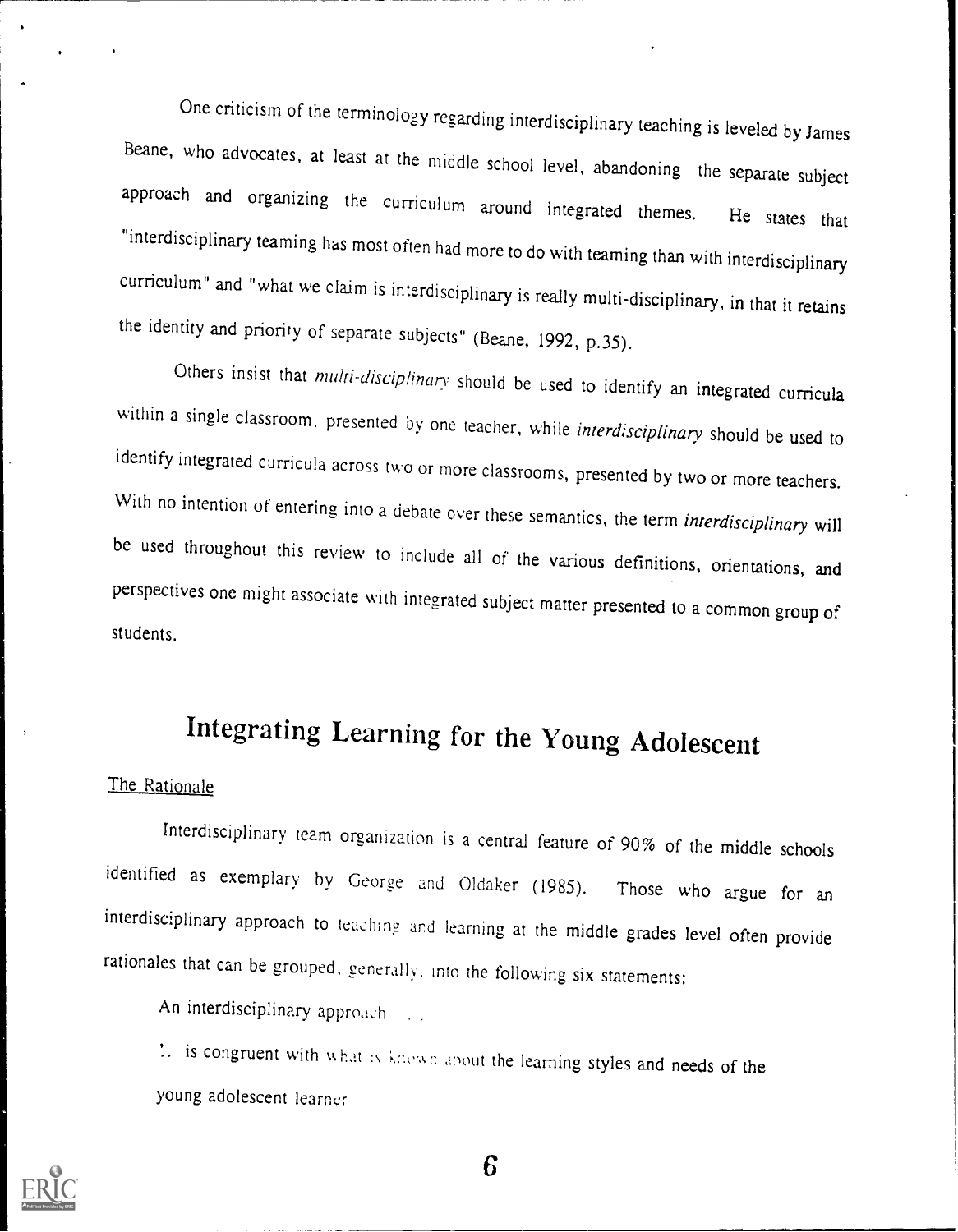2. represents a positive "classroom environment fit" for young adolescents and, therefore, enhances the learning process, even achievement.

3. is a more holistic approach and, therefore, gives students a more holistic view of the world.

4. is more interactive and more global in content, preparing students better for citizenship in the 21st century.

5. improves problem-solving ability by presenting multi-faceted material and differing views.

6. promotes teacher collegiality and collaboration while alleviating isolation.

## A Separate Program for a Separate Developmental Stage

Many middle level educators define "successful" or "exemplary" middle level schools as those that provide programs especially designed to meet the vast range of developmentally diverse needs of young adolescent learners, ten to fifteen years of age. Eichhorn (1983) suggests that "effective programs are those which have a causal relationship with learner characteristics" (p.45). The proliferation of middle level research and the increasing shift from traditional junior high organizational structures to middle school orientations over the past three decades (Hough, 1989), along with a general acceptance among many practioners of a cognomen (i.e., "transescent") to identify young adolescence, indicate that this age group has been recognized as a distinctly separate developmental stage (Alexander and George, 1981; Eichhorn, 1983; Toepfer, 1992a).

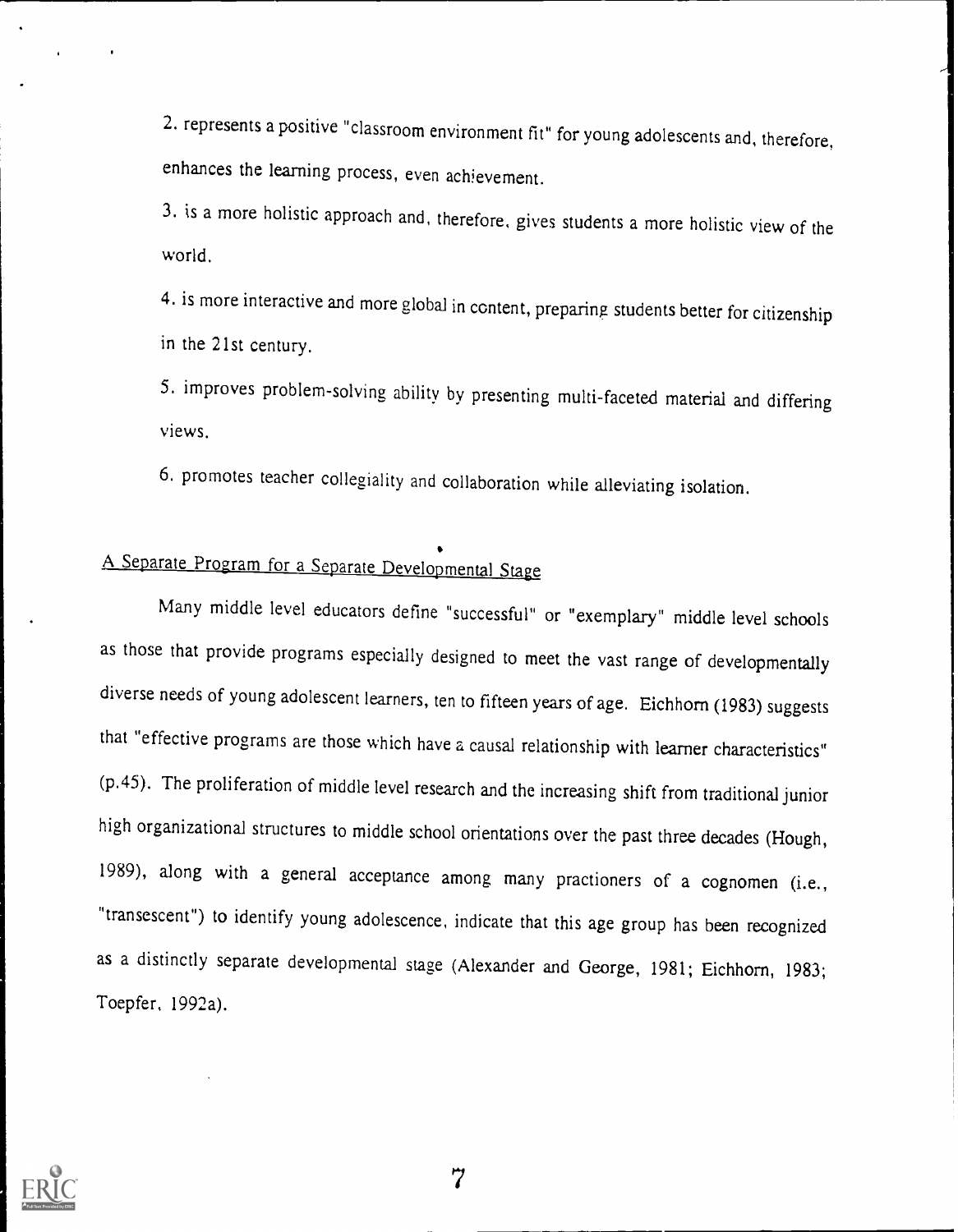Eichhorn defines transescence as

the stage of development which begins prior to the onset of puberty and extends through the early stages of adolescence. Since puberty does not occur for all precisely at the same chronological age in human development, the transescent designation is based upon the many physical, social, emotional, and intellectual changes in body chemistry that appear prior to the puberty cycle to the time in which the body gains a practical degree of stabilization over these complex pubescent changes (1983, pp. 45-46)

Curriculum theorists argue that this developmental stage is distinct enough to warrant an instructional program that is, likewise, different from that of either elementary or high school (see, e.g., Alexander and George, 1981; California League of Middle Schools, 1987; Carnegie Council on Adolescent Development, 1989; Eichhorn, 1983).

Increasing support is being given to a middle level curriculum that embodies an interdisciplinary, non-departmentalized approach as being developmentally appropriate (Beane, 1992; Carnegie, 1989; Lounsbury and Vars, 1978; Toepfer, 1992a). Beane proposes a completely thematic curriculum "based upon the idea that the primary purpose of the middle school itself should be general education: that is, education that is concerned with the common needs and interest of young people" (1992, p. 2).

## Meeting Young Adolescent Learner Needs

What are the needs of transescent youth, and why is interdisciplinary teaching considered developmentally appropriate? Four characteristics of transescence have important implications for the curriculum: (a) the great diversity of maturation levels (Eichhorn, 1983; Toepfer, 1992a); (b) the likelihood that a majority of students will be at a plateau of cognitive development

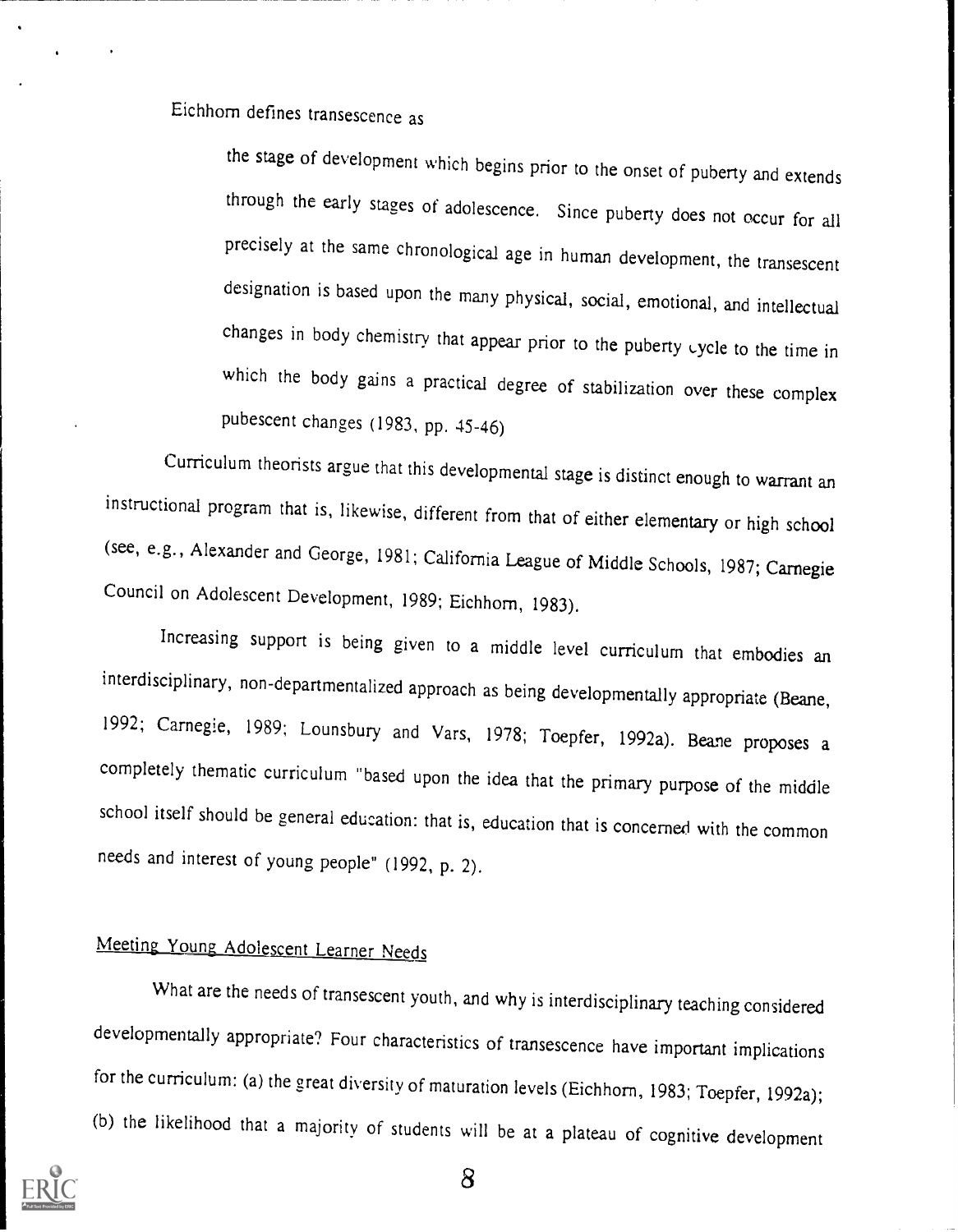(Epstein, 1974; Toepfer, 1981); (c) the fragility of self-concept and the concomitant danger of self-perpetuating failure (Stipek and MacIver,1989); and, (d) normal but increasingly dangerous experimentation with social roles, including sex, drugs, and violence (Jackson and Hornbeck, 1989).

Middle level teachers have long experienced problems associated with using a high school model to teach transescent youth, Teachers have been aware of the great diversity of reading levels, cognitive ability, physical maturity, and interest levels even within a single class. Departmentalized content-specific approaches, perhaps, only exacerbate an already convoluted situation. The range of physical, social, emotional, and intellectual development is greater in grades five through nine than at any other time of schooling (Toepfer, 1992a) and presents a monumental challenge to the curriculum.

Research on brain growth periodization and cognitive development suggests a physiological explanation for the diversity: the varying maturation rates leading to puberty and the possible correlation to a plateau in brain growth (Epstein and Toepfer, 1978). Epstein's studies indicate that rather than developing at a linear rate, the brain grows periodically, with eighty-five to ninety per cent of learners experiencing brain growth spurts between the ages 2-4, 6-8, 10-12, and 15-16+ (Epstein, 1974). Evidence suggests that these spurts correlate in age with learning capacity and "may turn out to be the biological basis of the Piaget stages [of cognitive development]" (Epstein and Toepfer, 1978, p. 657).

Many middle school researchers warn that the curriculum, both in content and approach, must address this new information (Eichhorn, 1984; Hester and Hester, 1983; Toepfer, 1992b). The implications are that during the plateau ages of 13-15, students will assimilate little new thinking capacity and will remain at the level of concrete rather than formal cognitive operations. If this is the case, the traditional justification for departmentalization no longer holds: a heavy

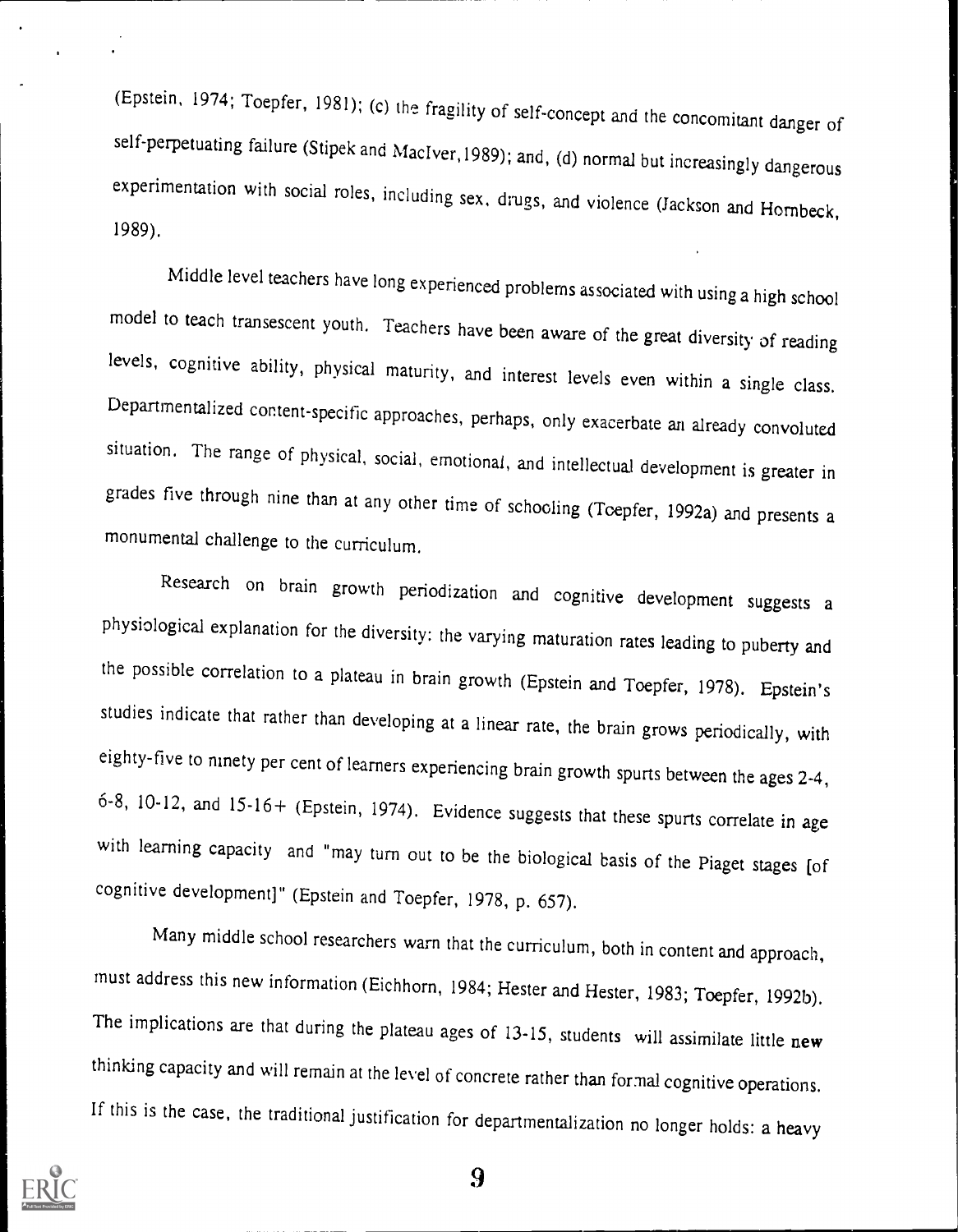dose of new material which demands higher order thinking skills that is taught by a curriculum "specialist," may not be the optimal model to promote learning at this age. Perhaps, instruction in critical thinking and problem solving can capitalize on "the facts" young adolescents have already acquired and foster an interest in obtaining more information while simultaneously nurturing the cognitive processes necessary to make the transition from concrete to formal operations. Unfortunately, some have misinterpreted this to mean that transescents are not capable of learning much new material and, therefore, suggest that the middle grades should concentrate on skill, drill, and repetition. This latter approach is neither logical nor appropriate for young adolescents who evidently seek continually to explore new situations.

## A Curriculum Plan Demonstrating, "Connectedness"

Interdisciplinary units focusing on personal and societal issues important to transescents are seen as vehicles for exploring choices and developing decision-making skills (Beane, 1992; Lounsbury and Vars, 1978). Beane states that "If we want genuine learning, we must begin with the questions and concerns of young adolescents and help them to find answers and meanings that they may integrate into their understanding of themselves and their world. In short, we must ask, 'What sort of curriculum is most likely to be "integrative" for young adolescents' " (1992, p. 36).

Comparing the curriculum models of several theorists, Eichhorn (1984) observes that an interdisciplinary approach is important to each as a way of addressing the young adolescent need to understand how knowledge and learning are connected:

> Another common element in the models deals with the interrelationships of knowledge. Emphasis is placed in common learnings without regard to the constraints of the various disciplines. There is a recognition that presenting skills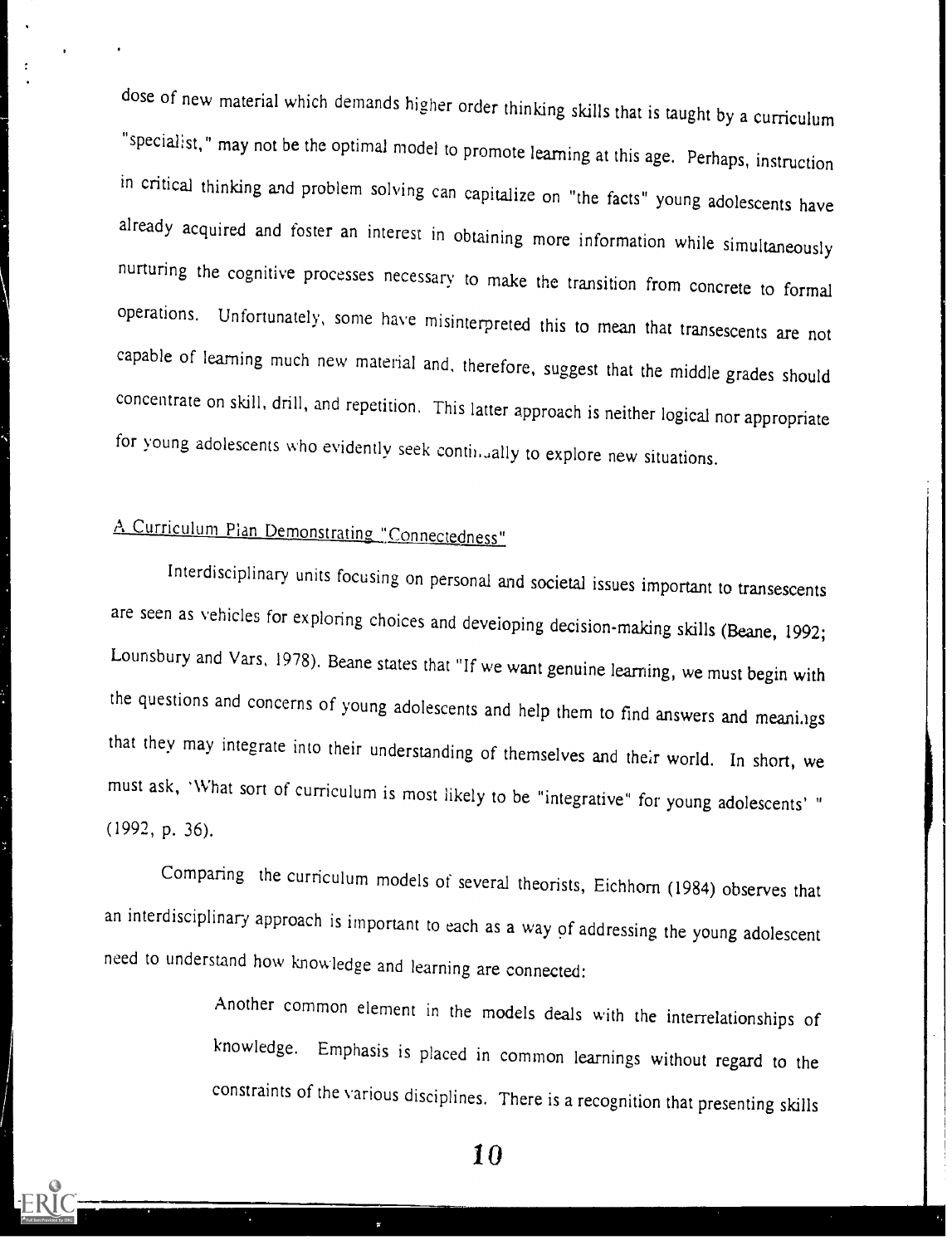and concepts in a practical problem-solving context will enhance learning. There is provision for 'open-ended' curricula, (p. 36)

Theoretically, an interdisciplinary curriculum would allow students to build on what they can do, would facilitate learning skills, would allow opportunity for exploration and application of both knowledge and skills, and would make explicit the connections between curricular areas that concrete operational thinkers cannot make (Carnegie, 1989; Hester and Hester, 1983; Toepfer, 1992a), An interdisciplinary unit would also address the dilemma of the middle level student who has developed more rapidly than his or her peers and is making the transition to formal operations, providing the student w ith a safe opportunity for intellectual risk-taking (Irvin, 1992).

This need to feel safe and capable occurs at a time when there is a sharp decline in perceived competence (Stipek and Maclver, 1989) and a growing conflict between the need for independence and the need for acceptance (Arhar, 1992). The shift to departmentalized instruction during the middle grades can exacerbate a transescent's sense of insecurity by increasing comparisons with other students, due to common assignments and less individualized or criterion-referenced grading. Additionally, "the tasks used to teach a given subject tend to tap a narrow range of students' skills and usually define only a limited range of performance dimensions as being important for judging success or failure" (Stipek and MacIver, 1989, p. 533). The transition from a student teacher - centered curriculum to a subject-centered curriculum increases the likelihood that manv students will receive negative messages about their ability (McPartland, 1987). Toepfer also raises concern for "turned-off learners" who may have been overchallenged during the plateau period of brain growth, noting that these learners did not later reverse their poor achievement (1981).

Arhar (1992), Beane (1991, Foepfer (1992a), and others have recommended

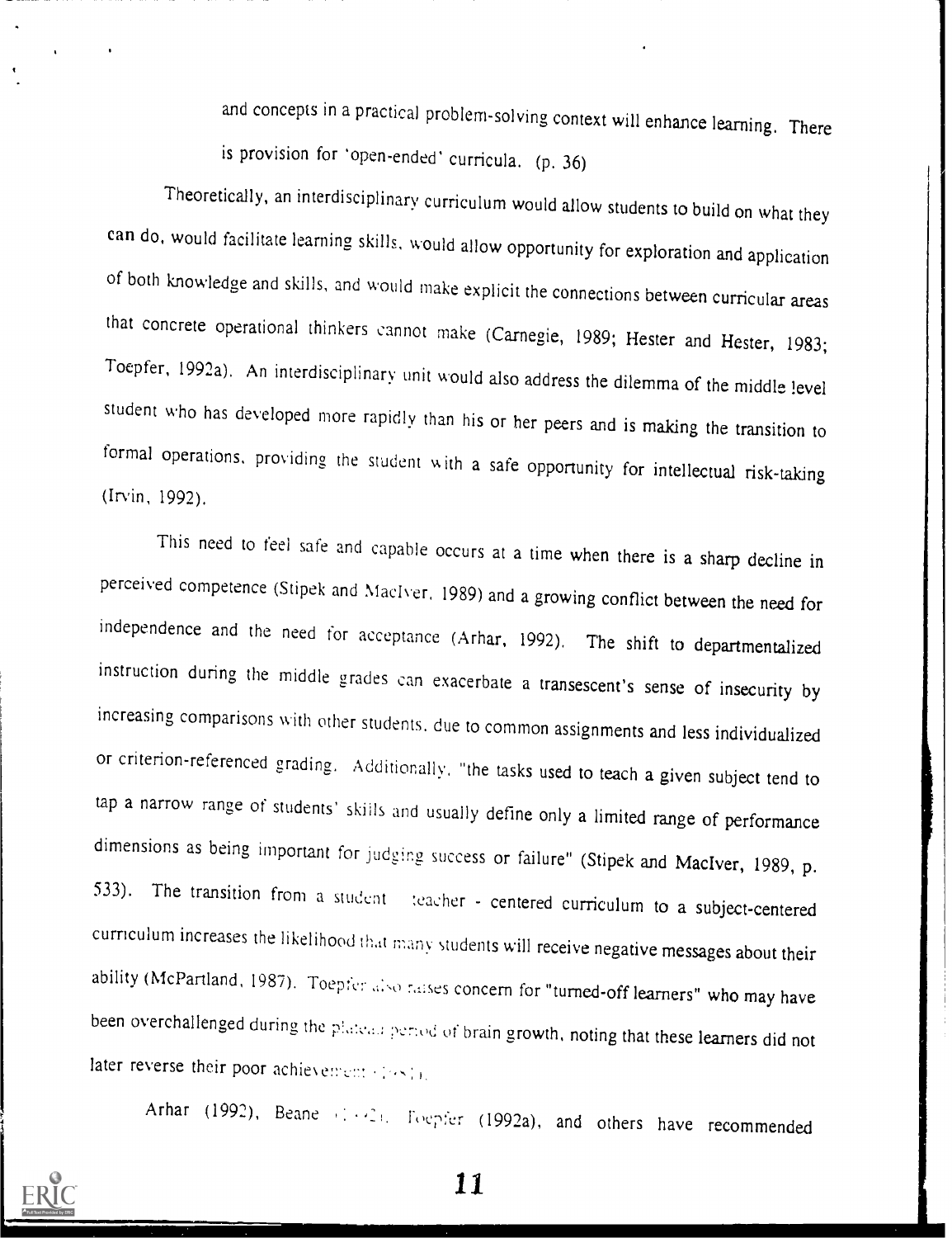interdisciplinary teaching as a way to avoid the frustration and negative self-perceptions of a curriculum that is overchallenging or overcompetitive. An integrated unit can provide an opportunity for a greater range of cognitive tasks for a student to perform and on which to be evaluated. Breaking the bonds of strict subject disciplines allows teachers to be more studentoriented, decreasing the sense of anonymity and alienation many students experience as they leave elementary school (Arhar, 1992; McPartland, 1987).

An increased tendency for risk-taking behavior, particularly as these young adolescents explore new social roles, impacts the curriculum, as well. The normal shift in identification from family to peers provides increased peer pressure to engage in adult behaviors such as sex, smoking, drinking, or using illicit drugs. According to retrospective reports of graduating seniors in 1986: initial use of cigarettes w... begun by 53% prior to 10th grade; initial use of alcohol by 55% prior to 10th grade; initial use of marijuana by 26% prior to 10th grade (Jackson and Hornbeck, 1989). There is a steady rise in the number of young adolescents who are sexually active with the accompanying risks of pregnancy and sexually transmitted diseases such as AIDS (Carnegie, 1989). Turning Points refers to early adolescence as a time when "many youth enter a period of trial and error, of vulnerability to emotional hurt and humiliation, of anxiety and uncertainty that are sources of unevenness of emotions and behavior associated with the age" (Carnegie, 1989, p. 21).

#### Preferred Classroom Environment Fit

Using the rationales given for creating environments conductive to learning, a useful syllogism can be constructed for interdisciplinary teaching: If interdisciplinary teaching offers material that is selected on the basis of its relevance to the lives of middle level students and, if the content is then presented in such a way as to demonstrate common connections, and if

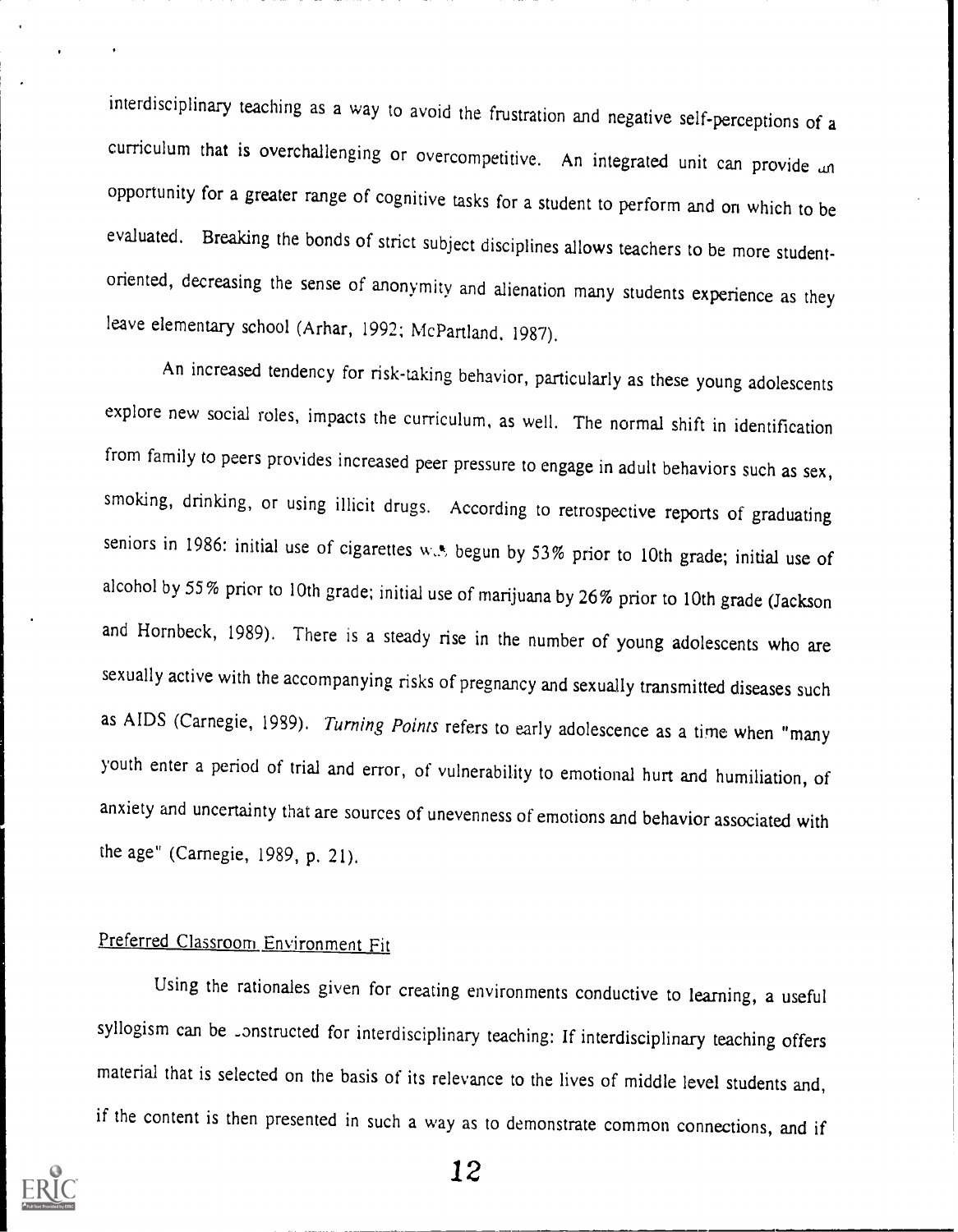relevance and "connectedness" enhance learning, then one might reasonably conclude that student learning would be enhanced under such conditions.

Studi, analyzing school effectiveness draw a correlation between learning climate and student behavior and achievement (e. g., Eccles and Midgely, 1988; George and Oldaker, 1985; MacIver and Reuman, 1988). The use of instruments like the Moos' Classroom Environment Scale (CES) and the Learning Environment Inventory have been used successfully to assess student perceptions in different classroom settings (Fisher and Fraser, 1983). Theoretically, a "better fit" between classroom practices and the needs and perceptions of students will enhance students' motivation and, therefore, lead to improved achievement.

The transition from elementary to junior high school is typically characterized by an increase in the number of teachers a student will see in one day and a shift from student-oriented to subject-oriented curricula (Carnegie, 1989). In schools with seventh-grade cohorts, Hough (1989) found that the seventh grade program became progressively more student-centered as lower grade levels were included in the school. At the same time, seventh grade programs became progressively more subject-centered as higher grade levels were included in the school. There is a simultaneous change in students' attitudes toward school, with students "less involved in schooling, less motivated, and thus, less likely to continue to perform as well academically" (Thomason and Thompson, 1992). There is a positive correlation between student achievement and effective middle schools, which employ techniques such as interdisciplinary teaching and team-building to shift back to a student-oriented curriculum (George and Oldaker, 1985). Sixtyeight percent of the middle schools recognized in the "Schools of Excellence" program have interdisciplinary units in place, whereas only twenty-nine percent of the schools in the random group do (George, Stevenson, Thomason, and Beane, 1992, p.71).

The perceived relevance of the subject material is a significant determinant of motivation

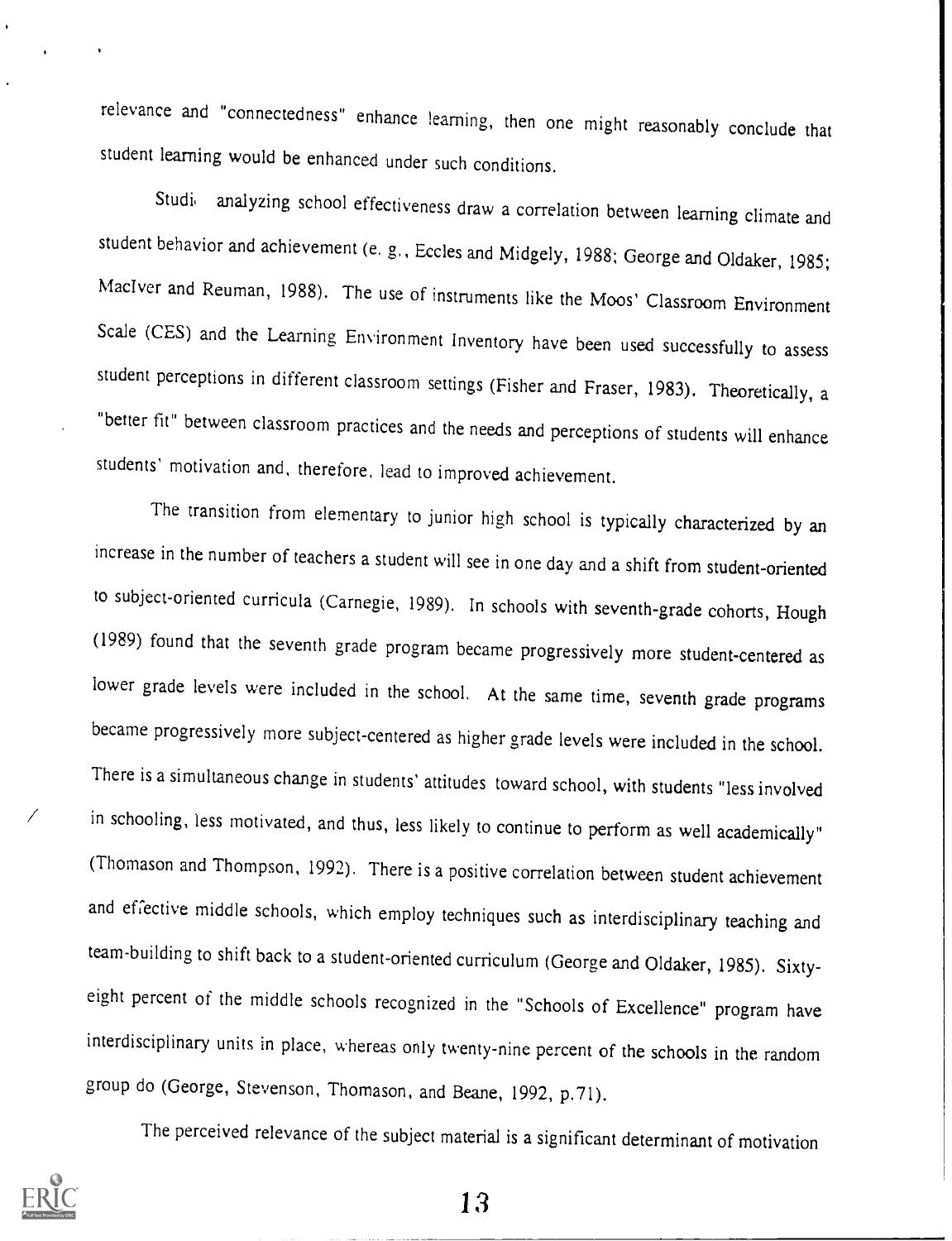and achievement for the student (Beane, 1992; MacIver and Reuman, 1988; Midgely et al., 1988). Arguing for a total integration of the curriculum, Beane suggests that,

Authentic and powerful learning occurs when interactions with our environment are integrated into our scheme of meaning. . If we want genuine learning, we must begin with the questions and concerns of young adolescents and help them to find answers and meanings that they may integrate into their understanding of themselves and their world. (1992, p.36)

If students are allowed to participate in the selection, arrangement or evaluation of interdisciplinary units, that opportunity for autonomy and choice also should enhance motivation. In general,the opportunities to participate in decision-making become increasingly rare in subject-oriented junior high schools. In a study of 1,823 sixth grade students, MacIver and Reuman found that "students who experienced a lack of decision-making in their mathematics classrooms perceived mathematics to have less intrinsic and utility value than did students who had more decision-making experiences" (1988, p. 32). In a similar longitudinal study of students before and after transition to junior high school, Midgely found that students' perceptions of the usefulness and importance of math interacts with achievement level (Midgely et al, 1988).

A questionnaire was administered to 700 middle-level students in Kentucky over a fiveyear period to assess their attitudes toward interdisciplinary units. Student perceptions of the degree of learning and the level of interest were high. According to researcher Strubbe, "If the topic is perceived as interesting, students get mentally involved, exert effort, produce quality work, learn more and feel satisfied with their performance" (Strubbe, 1990, p. 38).

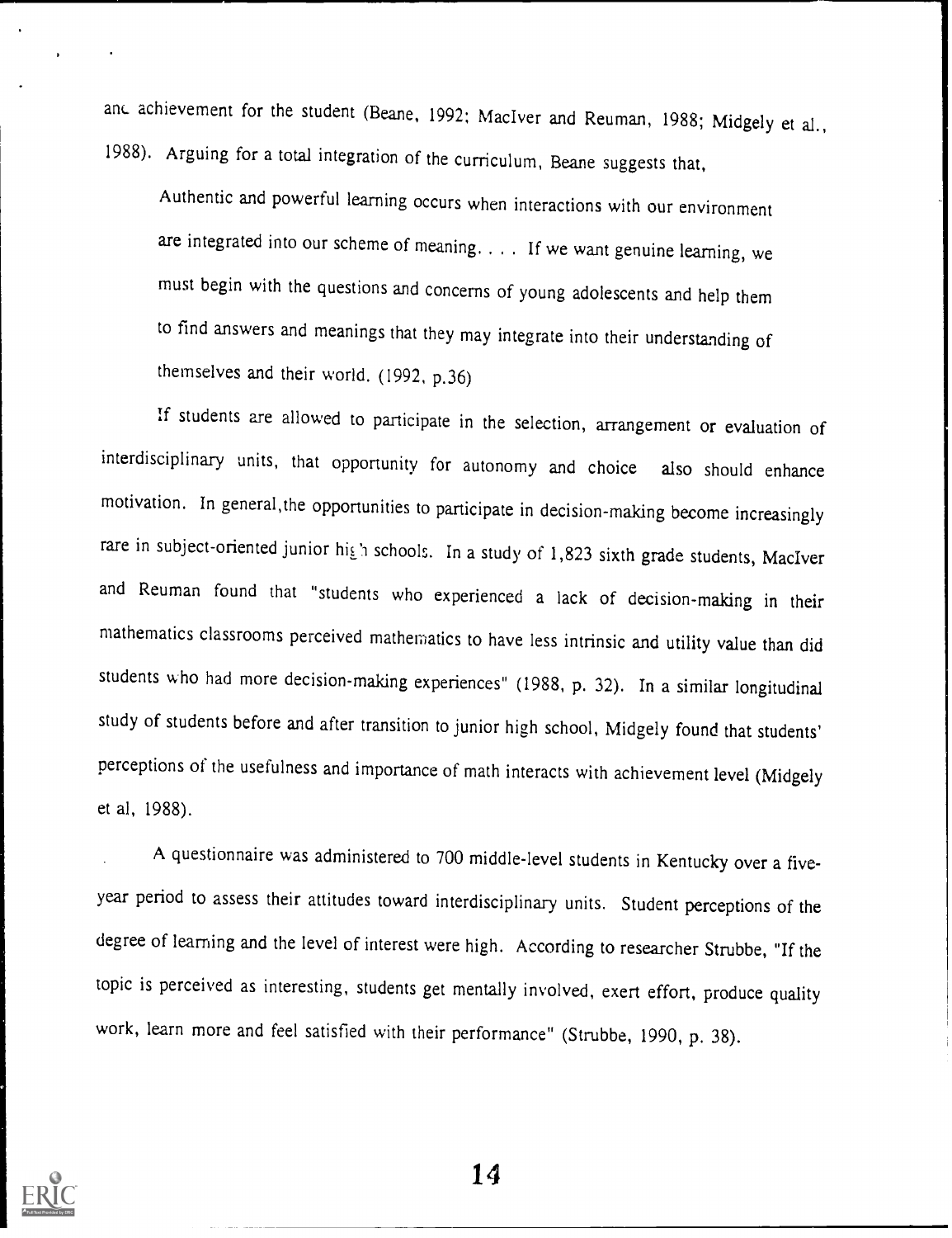#### Holistic Approach

Traditional junior high school schedules place students into departmentalized units or "disciplines", usually forty to fifty minutes in duration and taught by subject area "specialists" who have been trained in secondary methods to maintain the integrity of the discipline. This approach, patterned after the comprehensive high school program, may have been a natural outcome of both the industrial revolution and, later, Sputnik, which fostered a desire for specialization and academic achievement. Paradoxically, the exponential growth of knowledge and proliferation of new disciplines makes such specialization no longer viable: it is impossible to teach all of the subjects, or to teach all of the content in any one subject. In addition, issues of interest and concern to students require the insight and information of a variety of subject areas. The artificial departmentalization of most schools does not represent the integration and complexity of the real world (Relan and Kimpston, 1991).

In a traditional departmentalized curriculum, students are left to make their own connections between / among subject areas. Further, it is assumed that students will take the skills and knowledge from one discipline and be able to apply them to a larger problem in real life. Proponents of integrated learning maintain that by approaching content holistically the connections will be more clear and more "true to life" (Jacobs, 1989). In the examination of an environmental issue, for example, science, health, mathematics, history, and language arts all might offer information and perspectives toward achieving a holistic construct of the issue. If studied as part of an interdisciplinary unit, the issue would become a whole that had validity "beyond the disciplines" -- a "metaconceptual bonus" (Jacobs, 1989). Implicit in this argument is the assumption that a holistic construct is both better and more transferrable than the sum of the fragmented parts.

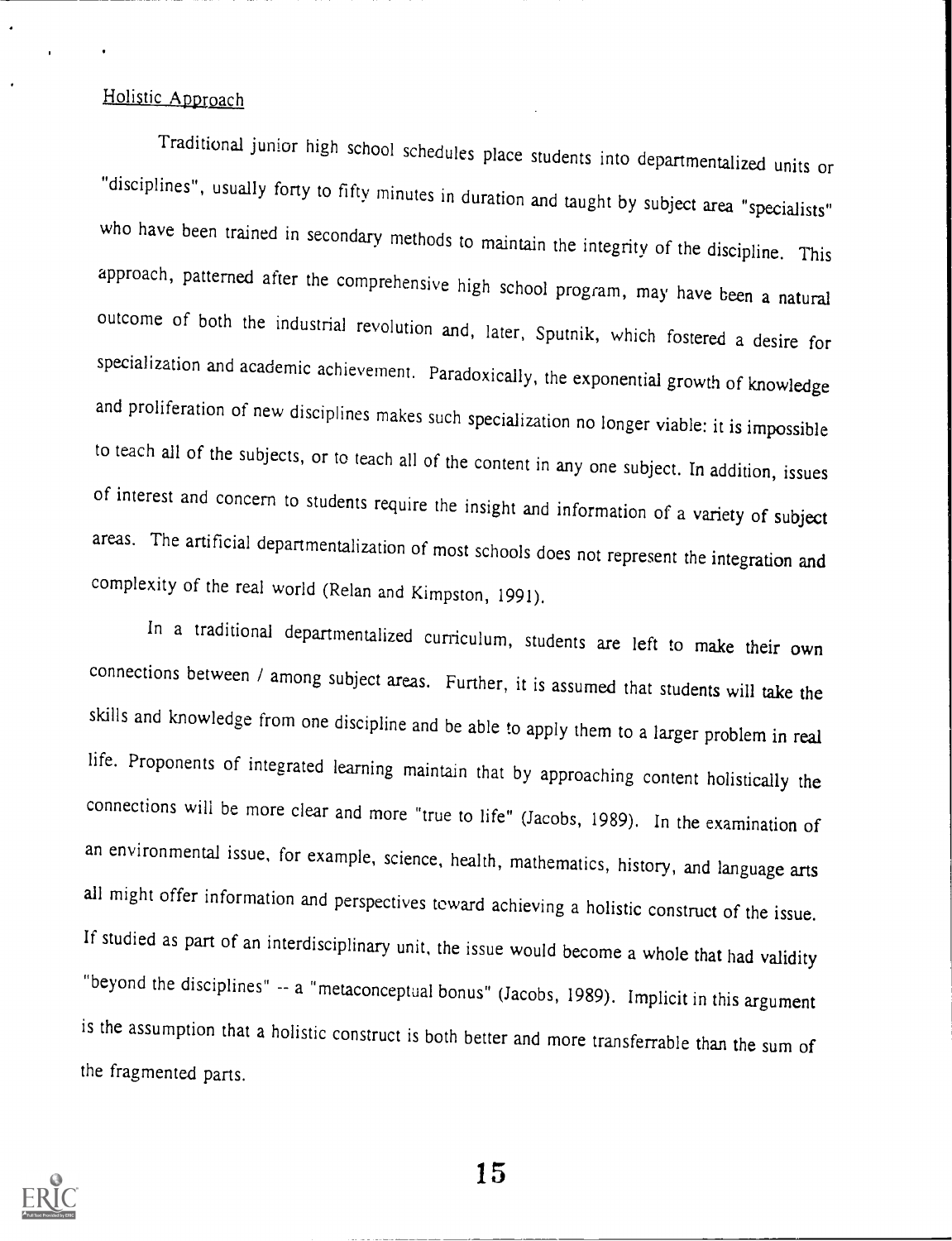#### Preparation for Citizenship

In its 1989 report Turning Points, the Carnegie Council on Adolescent Development cites good citizenship as one of its goals for the nation's youth. Specifically, it calls for a fifteenyear-old who "is a doer, not an observer", who will be able to assess the historical and current practices of the government and "will participate in appropriate ways in creating and maintaining a healthy community", and who will embody "a positive sense of global citizenship" (Carnegie, p.16).

Proponents of curriculum integration see interdisciplinary teaching as a way to promote the goals of participatory democracy and global citizenship (Savage, 1991; Beane, 1992; Boyer, 1991). Calling for an organization of the curriculum around shared experiences, Boyer (1991) states that,

the mission of general education is to help students understand that they are not only autonomous individuals, but also members of a human community to which they are accountable. In calling for a reaffirmation of general education, the aim is to help restore the balance. By focusing on those experiences that knit isolated individuals into a community, general education can have a central purpose of its own. (p. 582)

Beane recommends that the middle le\ el curriculum be centered around thematic units that interrelate the personal concerns of early adolescents and the larger issues that face our world. Such units would foster social action and global concerns, according to Beane, if they met the fo<sup>o</sup>owing criteria:

- explicitly involve questions from the young adolescents who will carry out the unit;
- involve a concern that  $x = \log y$  shared by young adolescents, involve larger



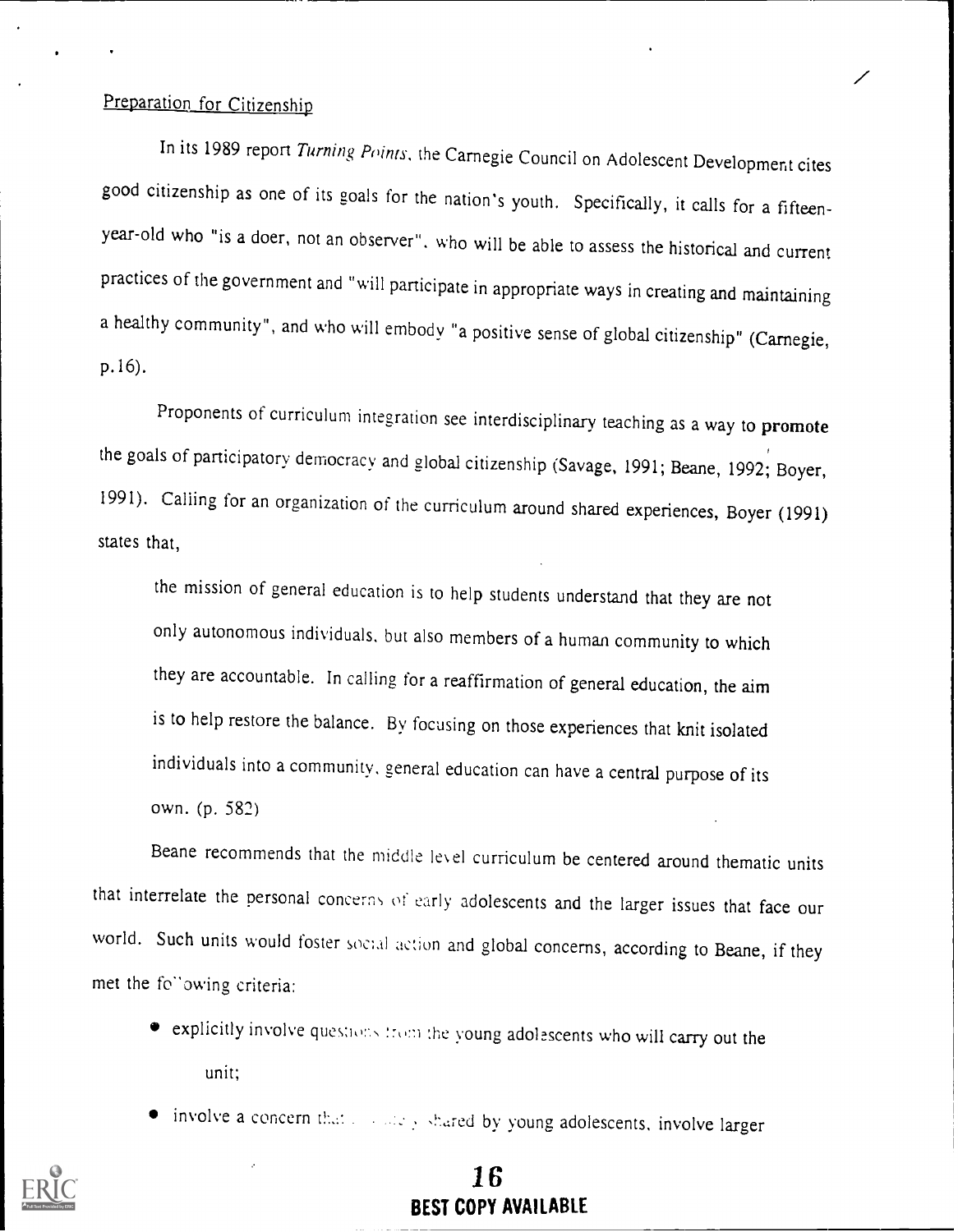world concerns that are of clear social significance;

- potentially engage a wide range of knowledge and resources, pose opportunities for in-depth work:
- present possibilities for a wide range of activities;
- present possibilities for action, including outside the school (1992a, p. 39).

Many school districts are making efforts to move the social studies curriculum away from the didactic presentation of historical facts to an integrated study of contemporary issues and problems, particularly in the middle grades. In 1990, for instance, the National Commission on Social Studies in the Schools recommended that the emphasis at grades seven and eight be on local history and community issues (Savage, 1991). The Missouri Department of Elementary and Secondary Education and the Department of Natural Resources funded the development of an integrated history-heritage curriculum for all seventh-grade classrooms in the state. Scheduled for implementation in 1994, this eighteen-week-long unit, called MissouriFind (or MoFind) is being develped by a consortium of Southwest Missouri State University and Ozarks Public Television (KOZK/KOZJ) personnel. The goal of the MoFind project is to provide students with opportunities to discover connections between themselves and the world in which they live. While history provides the curriculum's structure, middle level educators are calling for increased synthesis in social studies. According to Boyer, "As a global society we simply cannot afford a generation that fails to see or care about connections" (1991, p. 583).

## Improving Problem Solving Ability

Most educators would agree that "the ultimate purpose of learning is to use knowledge in meaningful ways" (Marzano, 1992. p.15). The use of knowledge and skills for problem

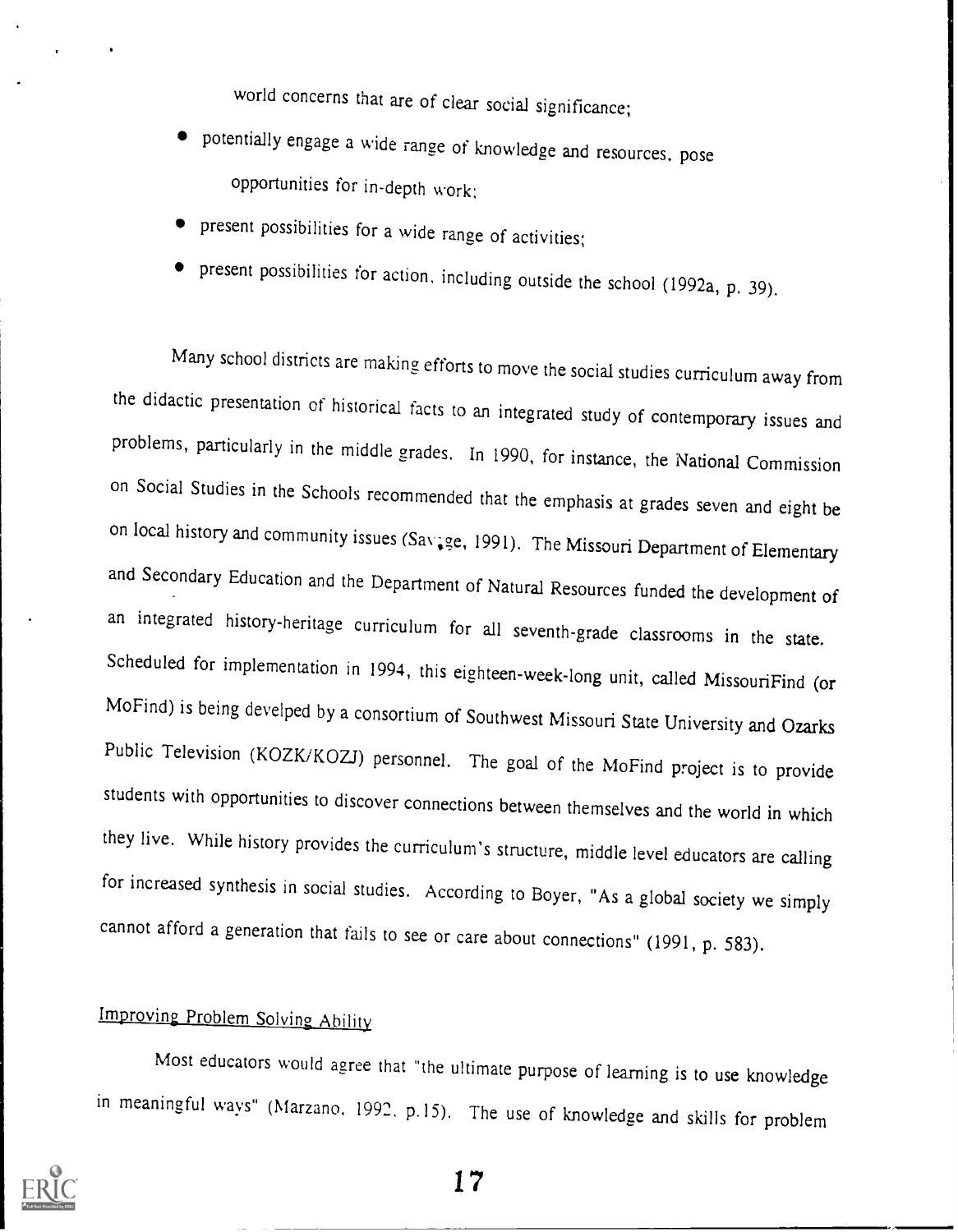solving is a stated goal in every academic discipline. The American Association for the Advancement of Science urges teachers to give students practice in applying ideas in novel situations (Rutherford and Ahlgren, 1990). The National Council of Teachers of Math selected problem solving as one of the four cornerstones of its Curriculum and Evaluation Standards for School Mathematics (House, 1990). The National Commission on Social Studies in the Schools proposed a middle level curriculum focusing on local problems and issues (Metcalf, 1991).

Problem solving is defined in a variety of ways. Champagne and Klopfer define it as the "ability to solve problems and think reflectively" (1981, p.3). John Dewey described a problem as anything that gives rise to doubt or uncertainty, and problem solving as the process of removing that doubt or uncertainty. Frequently problem solving is delineated by the operational steps employed by the student: judgment, critical thinking, reasoning, the scientific method, evaluation, analysis, synthesis, and other higher order thinking skills. Johnston and Markle (1986) suggest that the lack of a detailed definition of problem solving is one of the causes of the school's failure to develop problem-solving skills.

Despite the lack of agreement on a definition of problem solving, there seems to be a consous that whatever the skills and processes involved are, American students have not adequately mastered them. National and international studies show American students as below average in problem solving, ability to make generalizations, ability to compare and contrast, and ability to write analyses or to demonstrate higher order thinking skills (Jackson and Hornbeck, 1989). The response to these findings has been a call for more research on the cognitive processes involved in problem solving (Johnston and Markle, 1986) and for increased student practice in applying knowledge and skills to new situations (Champagne and Klopfer, 1981; Jackson and Hornbeck, 1989; Yeotis and Hosticka, 1980; Rutherford and Algren, 1990).

The middle grades are a logical place to begin extensive instruction in problem solving

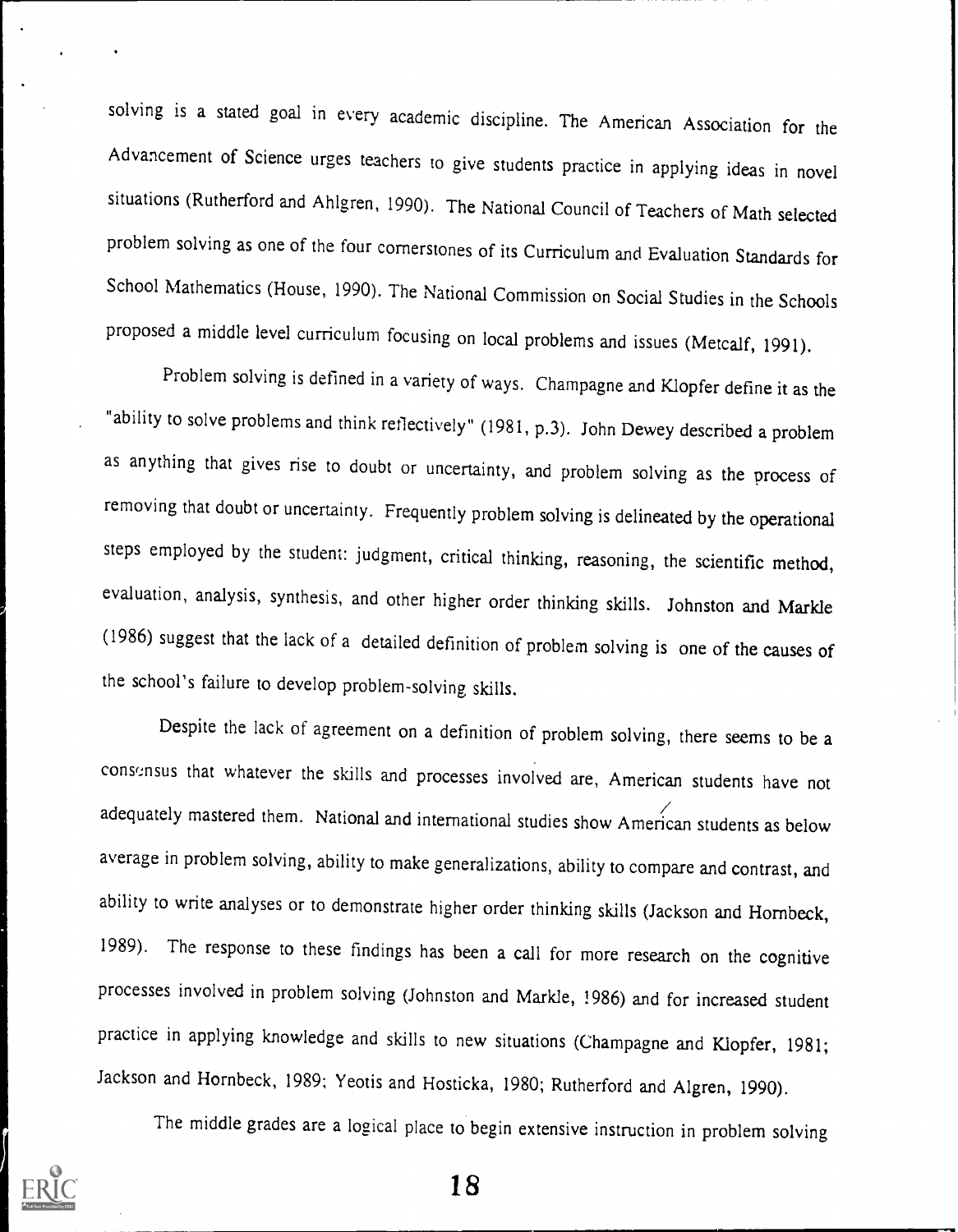because this is the developmental stage at which the transition from concrete operational thought to formal operational thought most begins to occur for most people. Although there is danger in creating a mismatch between instruction and appropriate cognitive abilities of transescent youth (Toepfer, 1992a), Alexander and George recommend that middle level students be offered opportunities for "limited problem solving, evaluation of ideas, critical thinking and related processes" (1981, p.77). To facilitate the integration of new information with prior knowledge and developing skills with mastered skills, many educators are advocating a shift in middle level education from instruction to construction (Loucks-Horsley et al, 1990; Rutherford and Ahlgren, 1990; Beane, 1986). Yeotis and Hosticka (1980) suggest that the environment may need to be specially designed to aid in this transition.

As an organizational structure, interdisciplinary teaching has the potential for enhancing student problem solving ability. By focusing the curriculum on a problem or topic rather than on a discrete discipline, there is an increased opportunity to formalize the process of problem solving. By approaching a problem or topic from the vantage point of many teachers and/or disciplines, students are exposed to more information and more views, providing them with the raw material needed to construct understanding. Similarities among the disciplines can also enhance problem solving by revealing patterns in skills or methodology (Bell and Bell, 1985).

Relevance is a determinant in problem solving: students are more likely to attend to and reflect upon problems that are interesting and relevant to them (Johnston and Markle, 1986). The National Council of Teachers of Mathematics (NCTM) proposes that "activities should grow out of problem situations" and "students' need to experience genuine problems regularly" (1992, pp. 9-10). Perkins (1991) emphasizes that "learners do not achieve well-understood and actively used bodies of knowledge through rote learning. Rather, thoughtful learning rich with connection-making is needed for insight and for the lively and flexible use of knowledge" (p.6).

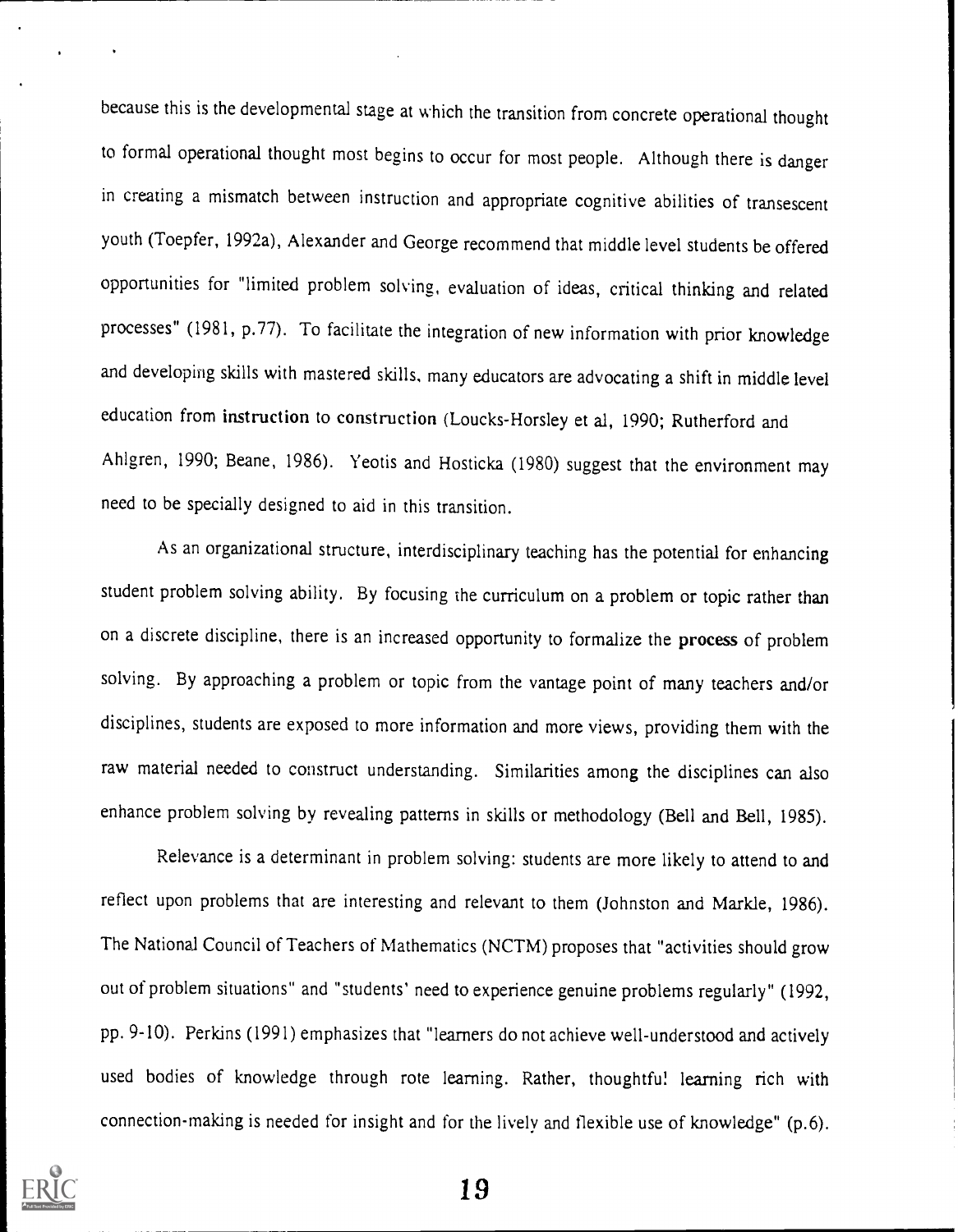#### Promotes teacher collaboration

Interdisciplinary teaching has gained recognition as an organizational structure with significant benefits for the teachers involved (Meichtry, 1990; Plodzik and George, 1989; Dada, George, and McEwin, 1987). Whereas the traditional junior high school consists of individual classrooms where teachers work in isolation from their colleagues, without professional support or access to a common pool of knowledge or experience, more flexible middle school schedules allow for a common planning time for teachers to develop collegiality. Teams of teachers can work together to design and/or implement thematic units to a group of students common to the team. Because of the necessary communication and collaboration involved in integrating <sup>a</sup> lesson or unit, interdisciplinary organization becomes a fundamental way to eradicate teacher isolation and foster interdependence (Doda,George, and MacEwin, 1987).

Research by Yvonne Meichtry in 1990 focused on the effects of interdisciplinary teaching on teacher interactions and classroom practices. Observations and interviews revealed a high degree of collaboration in planning, instruction and evaluation, and a significant degree of personal support. This collaboration was accompanied by changes in the classroom behavior of the team members, with increased reflection about alternative methods of instruction and the sharing of content knowledge.

According to Alexander and George, the collegiality fostered by the interdisciplinary instruction serves as a model for students of effective group behavior: "Early adolescents need to see adults work'ng together cooperatively. If there is not interdisciplinary team organization in the school, young people may not witness collaborative relationships among adults at all" (1981, p. 136).

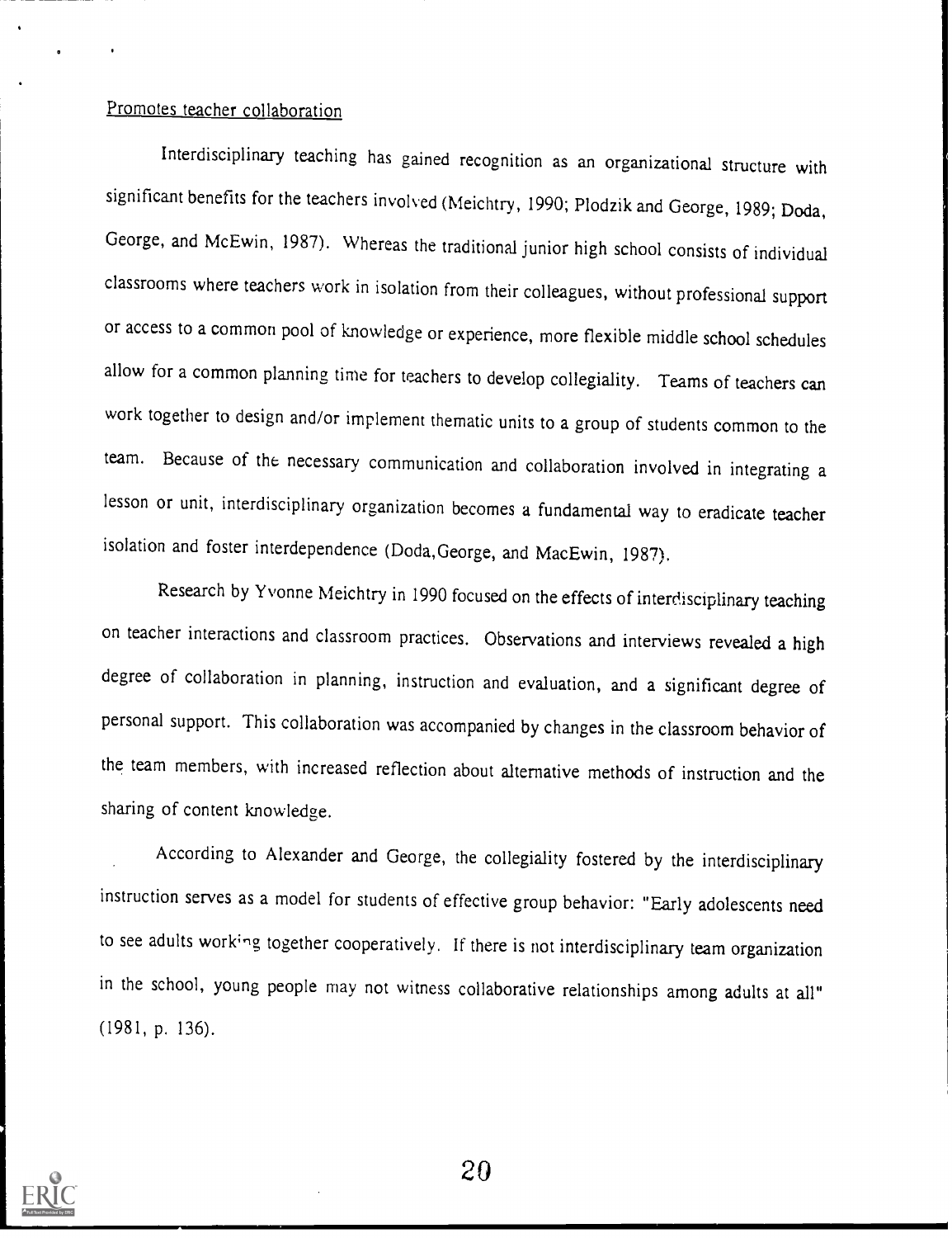## Research on Interdisciplinary Programs

The rationale for interdisciplinary teachir  $\cdot$  as an effective curriculum construct is rich; the empirical evidence supporting it is sparse. Few substantive studies of the effects of interdisciplinary teaching on middle level students' achievement have been conducted. Most of the studies that have been completed are of such weak design and/or contain such ambiguous findings that their value for generalization is extremely limited. Two major conundrums contribute, in large part, to the difficulties researchers encounter when designing studies to test the impact interdisciplinary teaching has on student learning: (1) unclear definition of the term interdisciplinry teaching, and (2) inabilities to isolate interdisciplinary teaching from other, closely related, variables that affect student learning.

The major limitation to generalization lies in the vagueness of the term "interdisciplinary teaching." In her 1982 review of the literature, Kathleen Cotton examined thirteen studies and three large-scale reviews to assess the effectiveness of interdisciplinary team teaching in enhancing student achievement. The results were generally inconclusive: of the seventy-five programs reviewed, forty-four found no significant difference between interdisciplinary and traditional teaching, twenty found differences favoring team teaching, and twelve found differences favoring the traditional approach (Cotton, 1982). Examination of one study included in the review, however, revealed that the program included a team of teachers but was not interdisciplinary in any way (Zweibelson, Bahnmuller, and Lyman, 1965). Obviously this study sheds no light on the value of interdisciplinary teaching and raises questions about the inclusion of other studies in the report.

In some cases the emphasis of an interdisciplinary team approach is placed on the

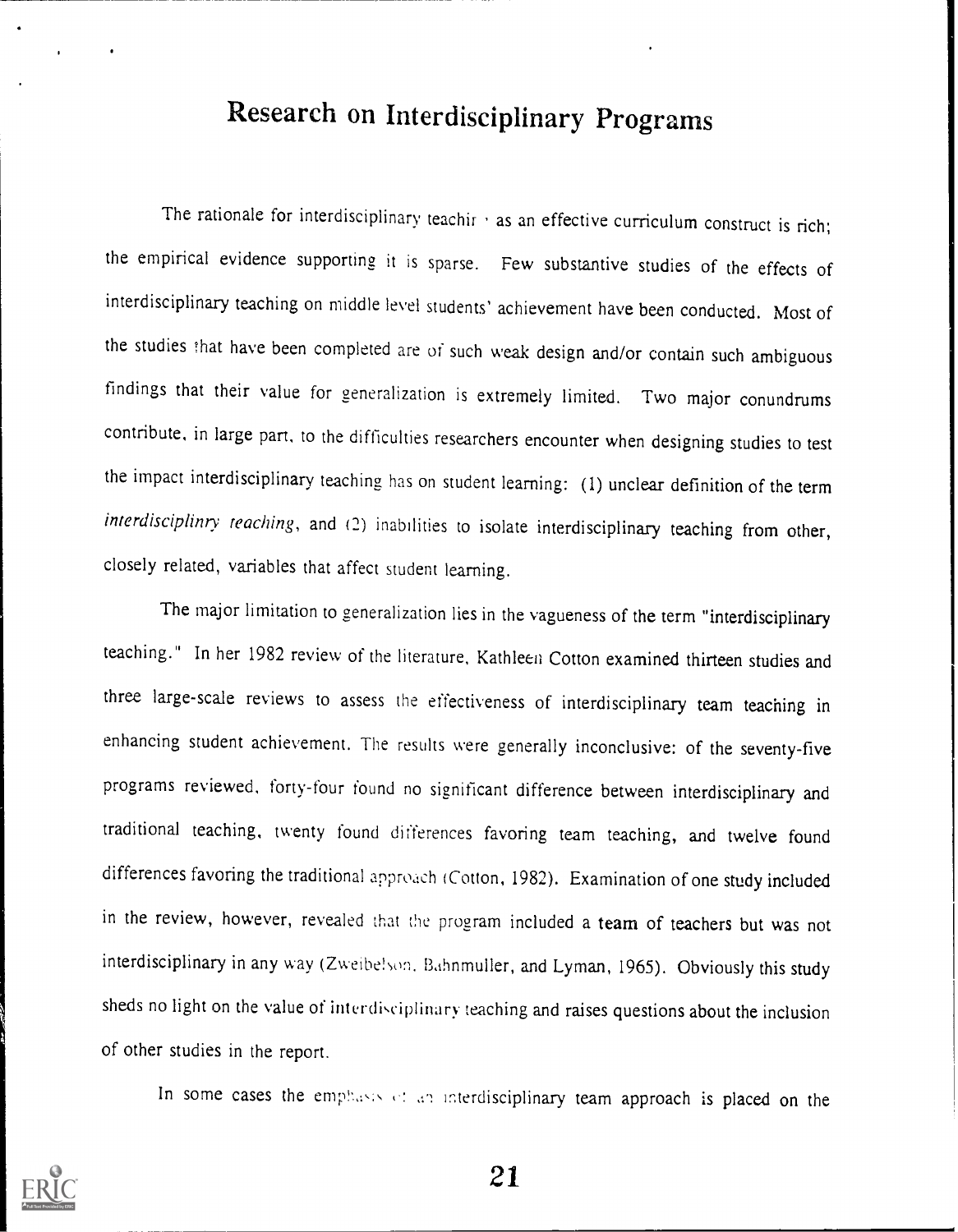teaming, itself, as a social organization of students and teachers rather than curriculum organization. In her review of interdisciplinary teaming and the social bonding of middle level students, Arhar (1992) concludes that "teaming creates conditions that are directly related to student social bonding" (p. 157). The structure and dynamics of teacher-teacher and studentteacher interactions are of foremost importance; the integrated curriculum is the structure promoting the interactions. "It appears as if teaming is a manifestation of a commitment on the part of teachers to engage in teacher-student relationships that facilitate growth and individual student development. That teaming causes the philosophical commitment is unlikely; that it gives teachers the ability to translate this commitment into action is almost certain" (Arhar, 1992, p. 157).

A second limitation in the research on interdisciplinary teaching is the failure to limit variables to permit isolation of factors correlated to student performance. For example, one successful middle school program cited by the Carnegie Council on Adolescent Development (1989) is lauded for its interdisciplinary team approach. According to the report, "In 1987, when standardized test scores across the city went up an average of 8 percentile points, Timilty's scores, although still low, went up 17 points in the 6th grade, 19 in the 7th, and 7 in the 8th. . Teaming at Timilty is one of the keys to a school that works" (p. 39). While interdisciplinary teaming may be one factor in student achievement, Timilty also incorporates an extended school day, a half-day Saturday program, increased pay for teachers selected to participate in the program, flexible scheduling, and ample teacher planning time. Isolating the integration of curriculum to evaluate its effectiveness may not be possible. Therefore, researchers may need to rely on multiple variable constructs and use structural model equations to interpret complex relationships among the variables that empact student learning to study appropriately and answer correctly the seemingly direct question.

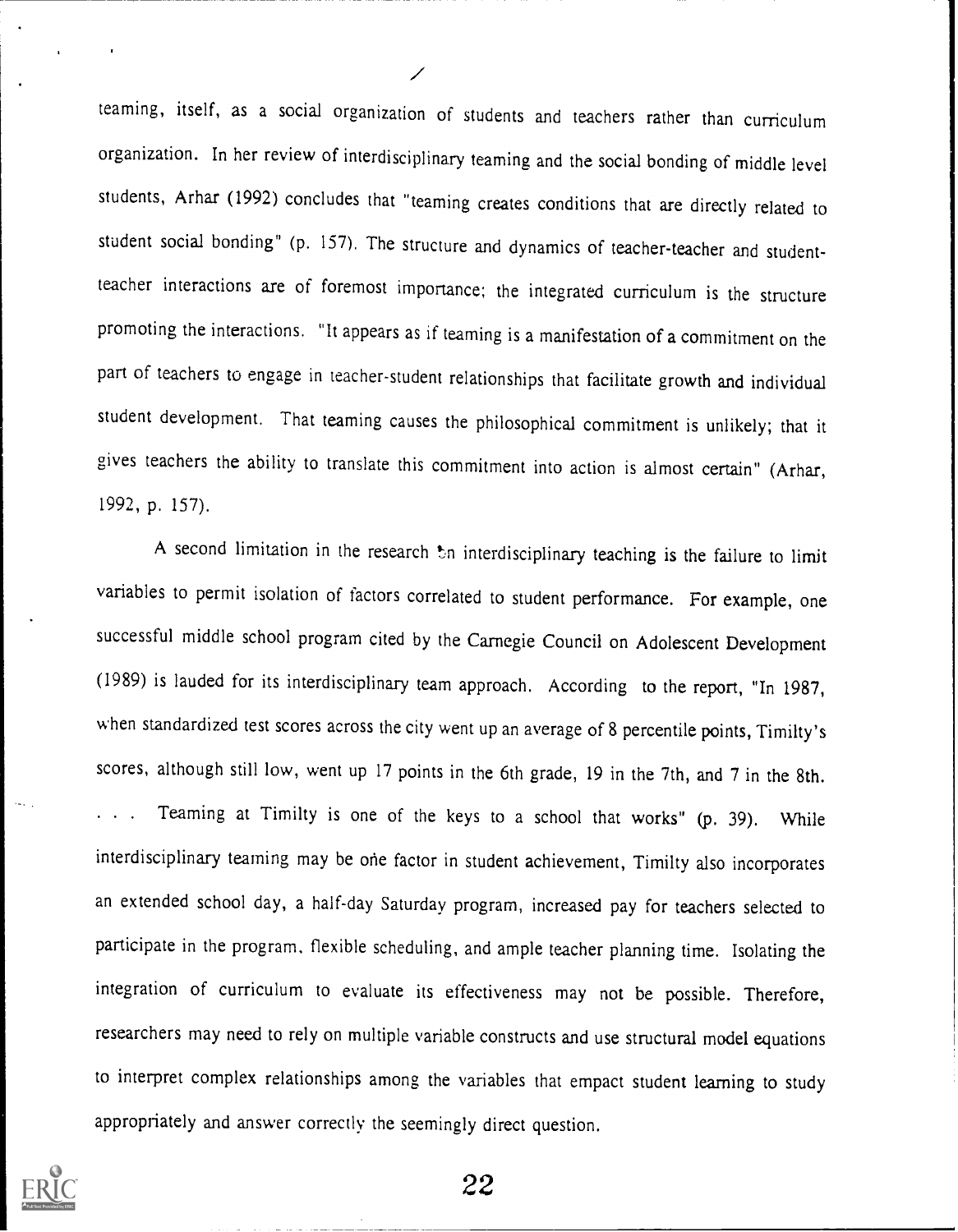In an experimental study on the effects of a thematically integrated curriculum (Project THEME) administered to "at-rilsk" Hispanic seventh graders at the Pajaro Middle School in California, "consistent positive comparative academic ottcome data favor[ing] the student participants of the THEME intervention" (Garcia, 1991, P. 10) were found. The author identifies a number of constraints of the study, however: the volunteers were self-selected and "particularly motivated," and the number of intervention variables make it difficult to specify causal links. THEME students, for example, were provided peer tutoring, cooperative learning, after-school supportive activities, parental involvement, and heterogenous groupings -- all variables that could have influenced student learning. Again, integration of the curriculum was not isolated for study as a single independent variable, nor could it have been because the Project THEME intervention program was made-up of all of these components.

A similar design flaw limits the value of a study comparing the effectiveness of interdisciplinary and departmentalized organization in a selected seventh grade (Bradley, 1988). In addition to the change in curriculum approach, students on the interdisciplinary team were scheduled for a minimum of three extra periods per week with their team teachers for "additional help, make-up classes, enrichment activities and study periods" (p. 95). Teachers on the interdisciplinary team taught four academic periods instead of the normal five in order to conduct the team-needs period. In addition to the extra tutoring received, students on the interdisciplinary team were grouped heterogeneously rather than homogeneously as they were in the departmentalized classes. Additional variables such as these pervade most studies, leading one to conclude that interdisciplinary teaching, by its nature, may be a function of more than one teaching technique. It that is the case, multivariate analyses (not applied in these studies) would be the appropriate statistical tool to use, and the research question would ask, "What types of interdisciplinary teaching are associated with student learning?"

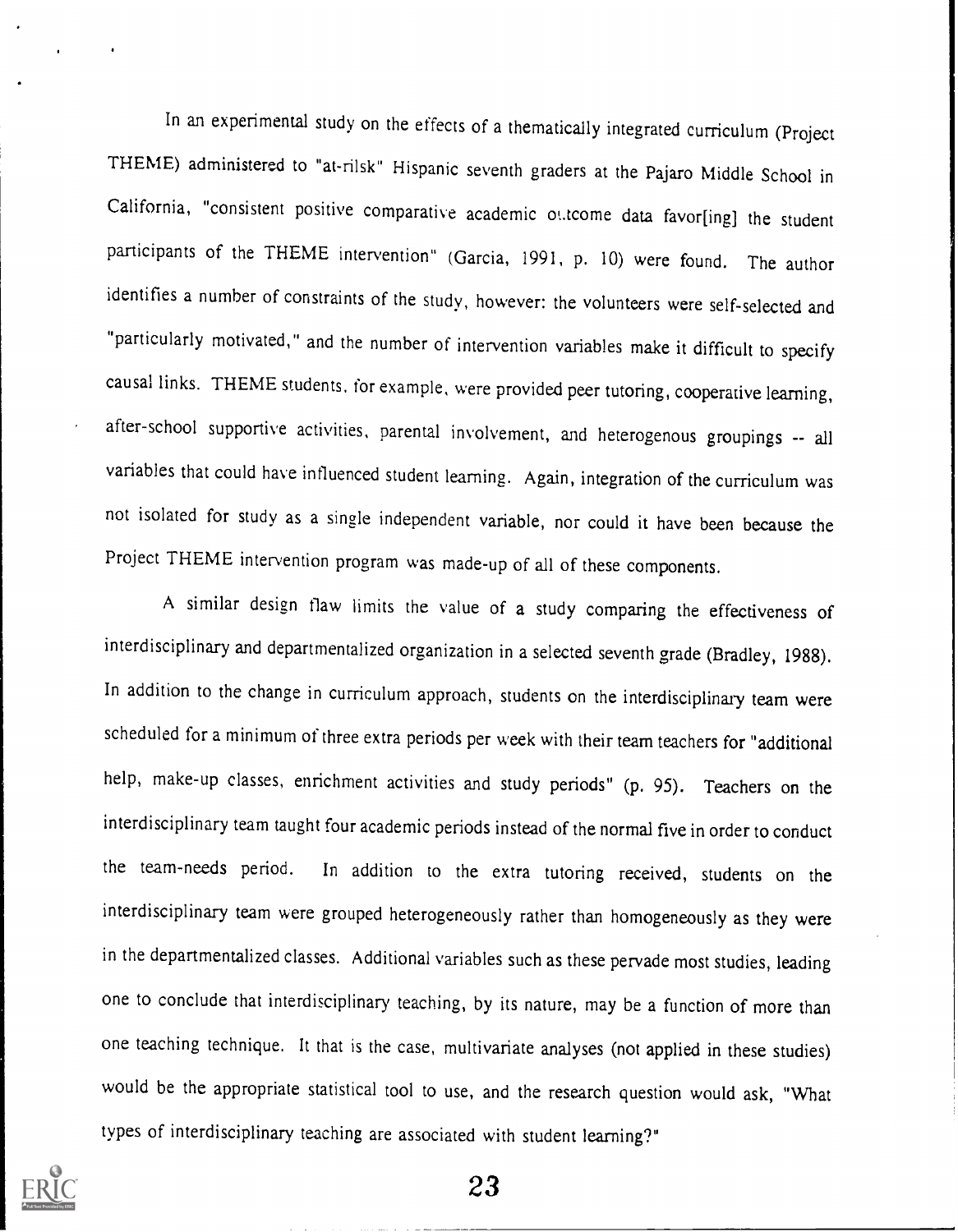In many cases the evidence for interdisciplinary teaching is anecdotal rather than empirical. The Cardigan Unit is a ten-week integrated curriculum for eighth-graders, focusing on the environment and culminating in a four-day camp (Carper, 1991). Teacher assessment of the program is that it is "a vital, interesting, motivating educational experience for children in which a lot of learning took place" (p. 40), but no formal assessment compares it to traditional instruction. In a similar anecdotal report, teachers from Newtown High School described a year-long humanities course as "humanizing" and "beneficial" (Jacobs, 1989, p. 45), but no data are included. Such reports are encouraging but fail to provide the empirical evidence needed to motivate most educators to change.

A well-constructed pilot study on the integration of writing and mathematics in ninth grade classrooms showed a positive correlation between the interdisciplinary approach and student achievement (Bell and Bell, 1985). The hypothesis was generated from the assumption that there was a relationship between mathematical problem solving and expository writing as a mode of learning. Students in both the experimental and control groups were presented with identical content (problem-solving process, problem analysis, devising student-made problems) but the experimental group students were also required to formally record the problem-solving steps they experienced. The guided expository writing encouraged students to be aware of their thinking processes and helped integrate the methodology of two traditionaly separate disciplines.

The groundswell of journal articles from curricular areas and middle level practitioners highlights the increasing popularity of interdisciplinary teaching. With few exceptions, however, most support for interdisciplinary teaching must be extrapolated. Studies of science programs incorporating a Science/Technology/Society or similar issues-based curricula, for example, have shown positive student responses (Yager,1988) and improved student performance (Holdzkom and Lutz,1989). As previously mentioned, interdisciplinary team organization is a central

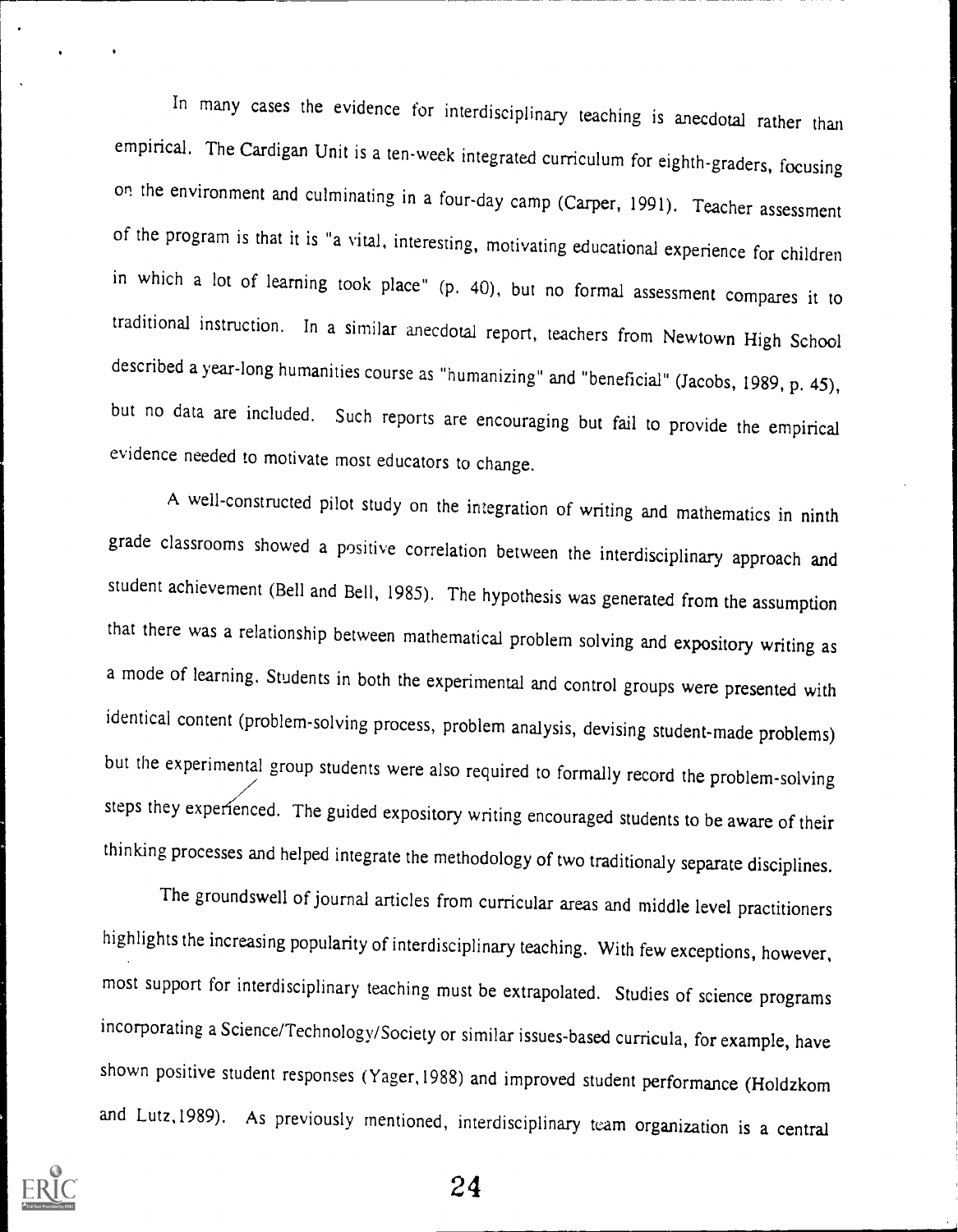feature of 90% of the exemplary middle schools described by George and Oldaker (1985). There is an increased recognition of the need for interdisciplinary material: the National Middle School Association's Delphi Study called for textbook publishers to develop "problem-centered issues-oriented materials to facilitate real cross-disciplinary learning" (Jenkins and Jenkins, p.64).

#### **Conclusion**

Despite connotative ambiguities surrounding the definition of *interdisciplinary teaching*, conventional wisdom espoused by many middle level educators touts its efficacy as an instructional method. Data from the few experimental and quasi-experimental studies that have examined these changes generally indicate that student achievement is enhanced. Difficult to separate from other instructional practices for empirical examination, interdisciplinary teaching may necessitate other curricular, instructional, organizational, and attitudinal changes.

More (and different) research is needed. To isolate interdisciplinary teaching as a single, causal variable a design meeting two conditions should be employed. First, random selection of subjects is needed. Second, the "baggage" of variables associated with and/or connected to interdisciplinary teaching needs to be "accounted for".

Research suggests that presenting material in an integrated fashion, showing connections and relationships among various components of learning, may improve students' ability to solve problems, employ critical thinking skills, and evaluate, analyze, and synthesize information. Further, this technique may be most beneficial for young adolescent learners who are beginning to move from concrete to formal operational thinking.

The complex interactions that take place between students and teachers are related to learning. Assuming that no two teachers present identical lessons in identical fashion, it would

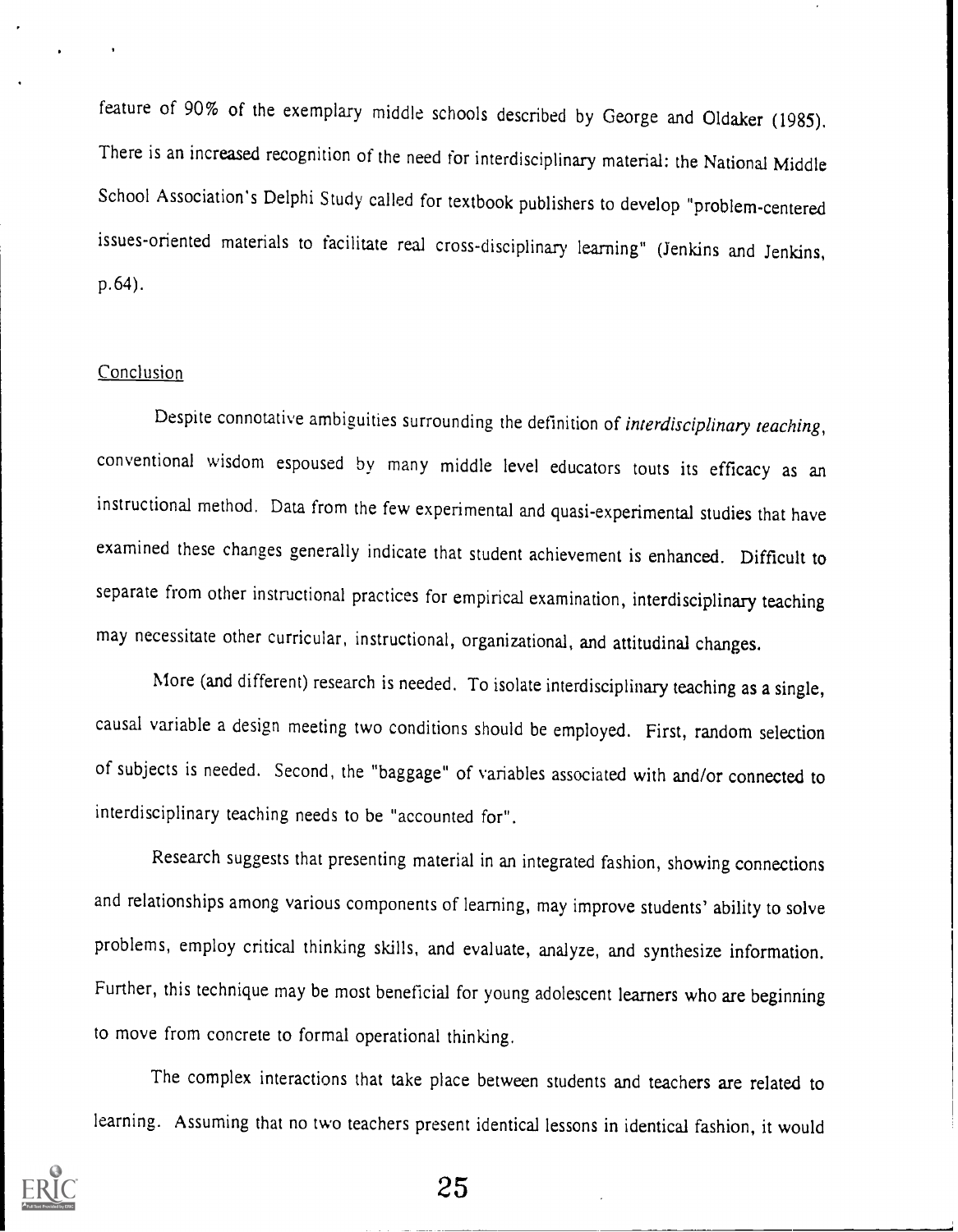be more logical to examine the impact interdisciplinary teaching has on student learning by studying it either as many different methods or as a generic unifying or integrating technique used when information is presented. In either approach the specific content of any given lesson or unit would be less important than the integrating theme or common thread used to demonstrate the natural connections of the content.

Finally, if interdisciplinary teaching is linked to increased problem solving abilities among young adolescents, what is the causal path? Does making logical connections between / among content demonstrate relevance to the universe of life and learning? Do these connections relate to the young adolescent's world? Does this relationship engange the learner more fully to motivate learners? Does this motivation steeped in a sense of self - world "connnectedness" lead to increased learning? And what type of learning (e.g., problem solving) is impacted most? These are some of the key questions in need of examination.

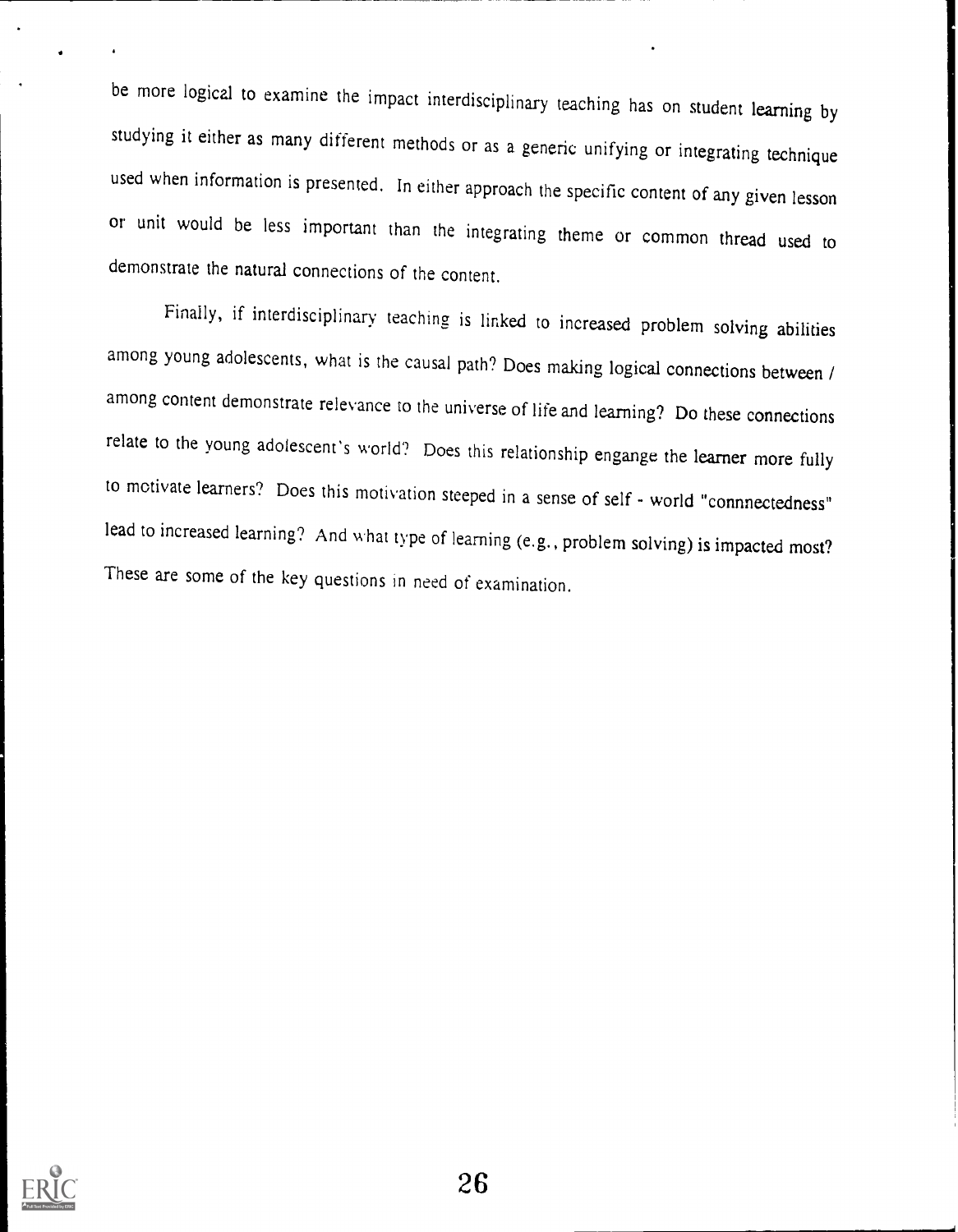#### Bibliography

- Alexander, W. M., & George, P. S. (1981). The exemplary middle school. NY: Holt, Rinehart and Winston.
- Arhar, J. (1992). Interdisciplinary teaming and the social bonding of middle level students. In Irvin, J. L. (Ed.) Transforming middle level education. Boston: Allyn and Bacon, Inc.
- Bachofer, K. V., & Borton, W. M. (1992, Feb.). Restructuring: A view from the trenches. The continuing evolution of O'Farrell Community School. Center for advanced academic studies. Assessment and Evaluation Department, Planning, Research, and Evaluation Division, San Diego C: Schools.
- Beane, J. A. (1992). Turning the floor over: Reflections on a middle school curriculum. Middle School Journal, 23(3), 34-40.
- Beane, J. A. (1986). A human school in the middle. The Clearing House,  $60(1)$ , 14-17.
- Bell, E. S., & Bell, R. N. (1985). Writing and mathematical problem solving: Arguments in favor of synthesis. School Science and Mathematics, 85(3), 210-221.
- Berlin, D. F., & Jones, S. (1987). The integration of science and mathematics: Early childhood and middle school levels. School Science and Mathematics, 87(4), 271-285.
- Berlin, D. F. (1989). The integration of science and mathematics education: Exploring the literature. School Science and Matnematics, 89(1), 73-79.
- Boyer, E. (1991). Seeing the connectedness of things. Educational Leadership, 39(8), 582-584.
- Bradley, E. M. (1988). The effectiveness of an interdisciplinary team organizational pattern compared with a departmentalized organizational pattern in a selected middle level school setting. In D.B. Strahan (Eds.), Middle school research: Selected studies (pp. 85-111). Columbus, OH: National Middle School Association Research Committee.
- Bybee, R. W., & Bonnstetter, R. J. (1987). What research says: Implementing the sciencetechnology-society theme in science education: Perceptions of science teachers. School Science and Mathematics, 87(2), 144-152.
- Capelluti, L., & Stokes, D. (Eds.) (1991). Middle level education: Programs, policies, & practices. Reston, VA: National Association of Secondary School Principals.
- Carnegie Council on Adolescent Development. (1989). Turning points: Preparing American youth for the 21st century. Washington, D.C.: Carnegie Corporation.

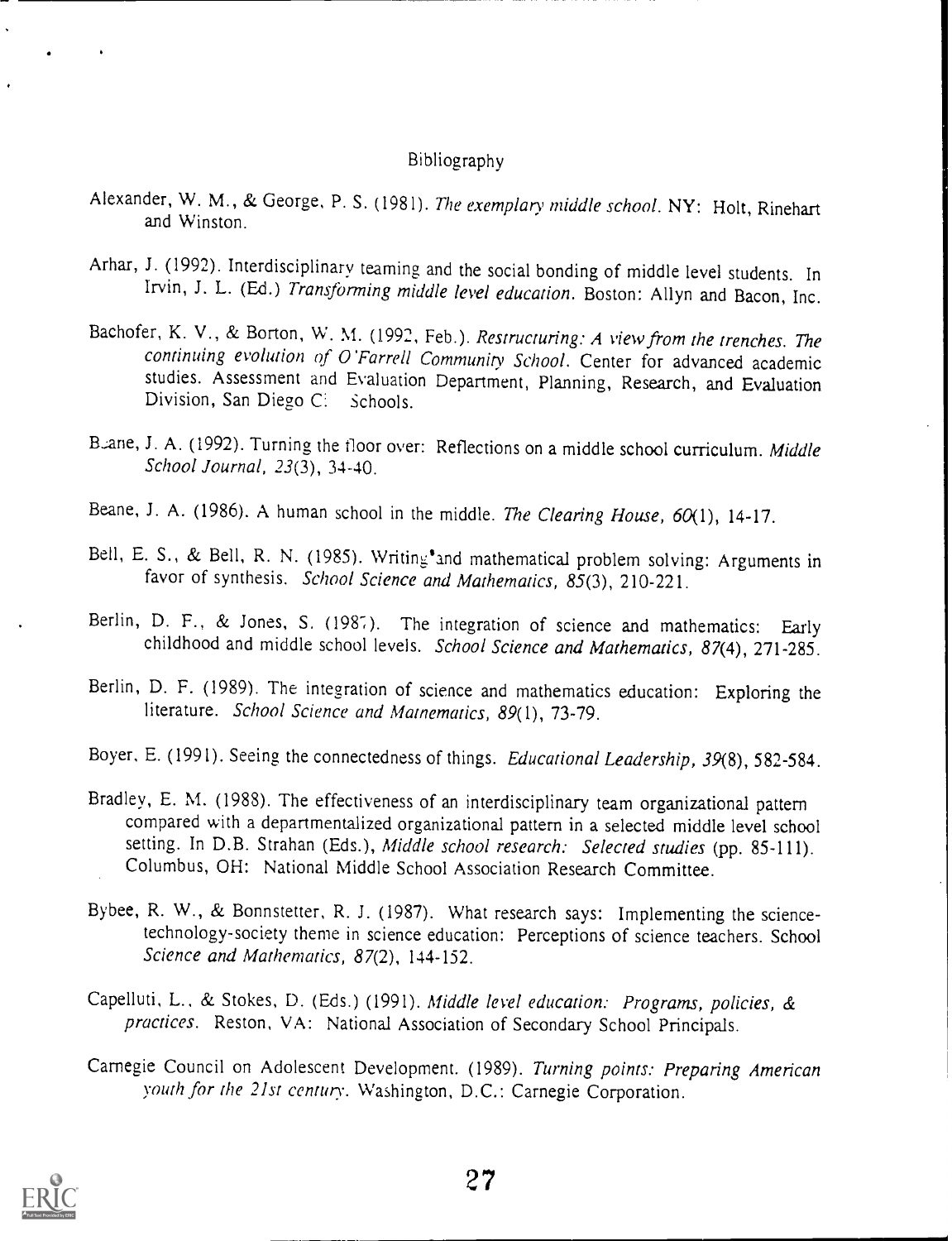- Carper, C. E. (1991). The Cardigan experience--An eighth grade integrated curriculum. Middle School Journal, 23(2),36-40.
- Champagne, A. B., & Klopfer, L.E. (1981). Problem solving as outcome and method in science teaching: Insights from 60 years of experience. School Science and Mathematics, 81(1), 3-8.
- Cotton, K. (1982, February). *Effects of interdisciplinary team teaching. Research synthesis.* Portland, OR: Northwest Regional Education Lab. (ERIC Documentation Reproduction Service No. ED 230 533)
- Doda, N., George, P., & McEwin, K. (1987). Ten current truths about effective schools. Middle School Journal, 18(3), 3-5.
- Eccles, J.S., & Midgely, C. (1989). "Stage/Environment Fit: Developmentally Appropriate<br>Classrooms for Early Adolescents." In Research on Motivation in Education, vol. 3, ed.<br>by R.E. Ames and C. Ames. N.Y.: Academic Press,
- Eichhorn, D. H. (1983). Focus on the learner leads to a clearer middle level picture. NASSP<br>Bulletin, 67(463), 45-48.
- Eichhorn, D. H. (1984). The nature of transescents. In Lounsbury, J. H. (Ed.) Perspectives:<br>Middle school education, 1964-1984, pp. 30 38. Columbus, Ohio: National Middle<br>School Association.
- Epstein, H. T. (1974). Phrenoblysis: Special brain and mind growth periods. Developmental Psychobiology, 7(3), 217-224.
- Epstein, H. T., & Toepfer, C. F. (1978). A neuroscience basis for reorganizing middle grades education. Educational Leadership, 36, 656-660.
- Epstein, J. L., & Mac Iver, D. J. (1989, March). Education in the middle grades: Overview of a national survey of practices and trends. Paper presented at the Annual Meeting of the American Educational Research Association, San Francisco, CA.
- Fisher, D. L., & Fraser, B. J. (1983, April). Use of classroom environment scale in investigating effects of psychosocial milieu on science students' outcomes. Paper presented at the Annual Meeting of the National Association for Research in Science Teaching, Dallas, TX. (ERIC Documentation Reproduction Service No. ED 228 062)
- Garcia, E. E. (1991, April). An analysis of literacy enhancement for middle school hispanic students through curriculum integration. Paper presented at the Annual Meeting of the American Educational Research Association, Chicago, IL.
- George, P. S., & Oldaker, L. L. (1985). The evidence for the middle school. Columbus, OH: The National Middle School Association.

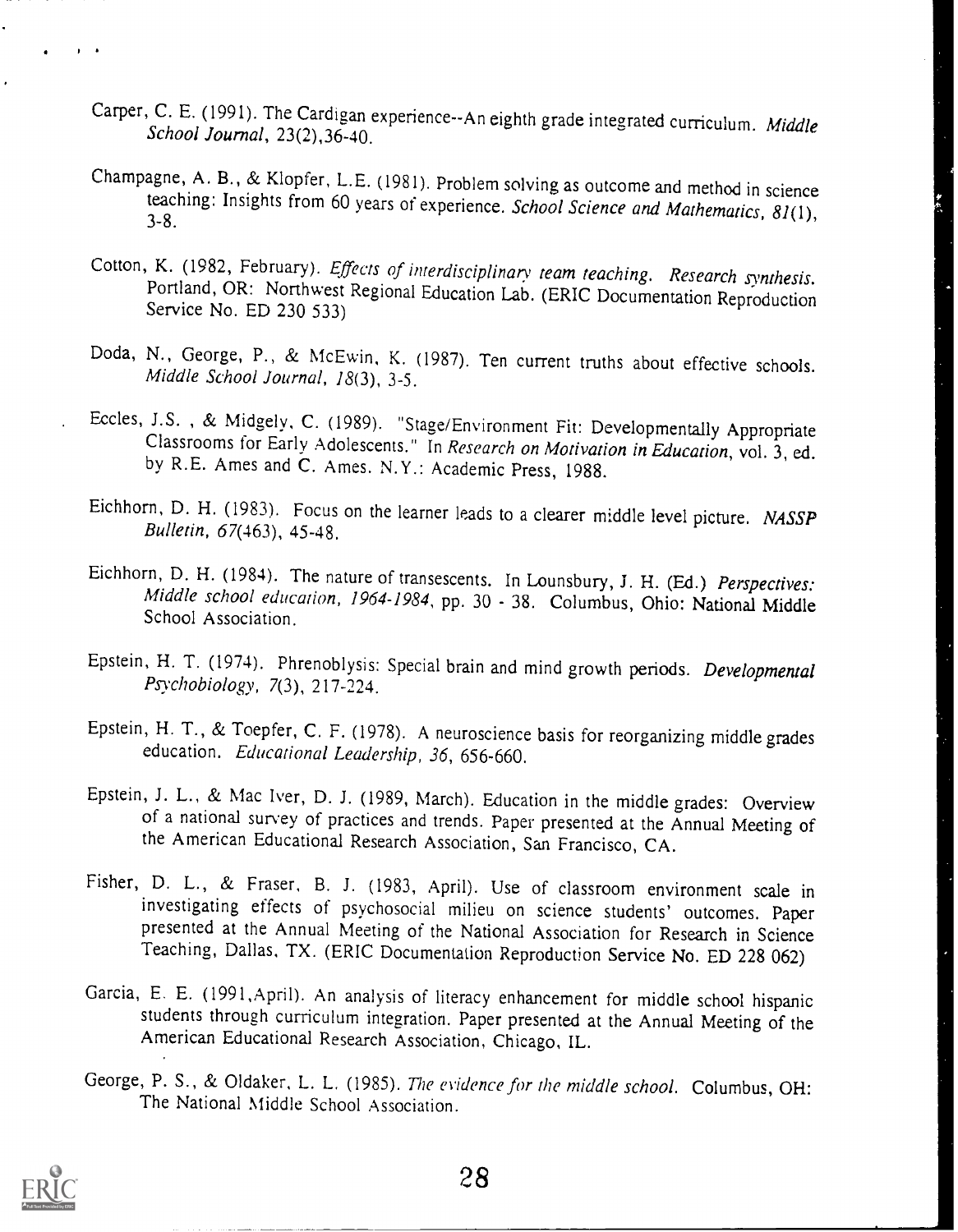- George, P. S., Stevenson, C., Thomason, J., & Beane, J. (1992). The middle school--and beyond. Alexander, VA: Association for Supervision & Curriculum Development.
- Hart, E. P., & Robottom I. M. (1990). The science-technology-society movement in science education: A critique of the reform process. Journal of Research in Science Teaching, 27(6), 575-588.
- Henderson, R. W., Landesman, E. M., & Marshall, M. (1991, April). Attitudes, motivational goal structures, and mathematics achievement among Chicano/Latino middle school students: The effects of thematically integrated ins
- Hester, J. P., & Hester, P. J. (1983). Brain research and the middle school curriculum.<br>Middle School Journal, 15(1), 4-7.
- Holdzkom, D., & Lutz, P. (1989). Research within reach: Science education. Washington, D.C.: National Science Teachers Association.
- Hough, D. (1989). *Vertical Articulation for the Middle Grades*. Riverside, CA: California<br>Educational Research Cooperative. (ERIC Documentation Reproduction Service No. ED<br>315 896),
- House, P. A. (1990). Mathematical connections: A long-overdue standard. School Science and Mathematics, 90(6), 517-527.
- Irvin, J. L. (1992). Developmentally appropriate instruction: The heart of the middle school.<br>In Irvin, J. L. (Ed.) Transforming middle level education: Perspectives and possibilities.<br>Boston: Allyn and Bacon.
- Jacobs, H. H. (Ed.) (1989). Interdisciplinary curriculum: Design and implementation, Alexandria, VA: Association for Supervision and Currriculum Development.
- Jackson, A. W., & Hornbeck, D. W. (1989) Educating young adolescents: Why we must restructure middle grade schools. American Psychologist, 44(5), 831-836.
- Jenkins, K., & Jenkins, D. (1992). Current imperatives for 21st century middle schools.<br>Columbus, OH: National Middles School Association, 1(1),
- Johnston, J. H., & Markle, G. C. (1986). What research says to the middle level practitioner.<br>Columbus, OH: The National Middle School Association.
- Jones, M. G. (1991, April). The impact of transition from junior highs to middle schools on science programs. Paper presented at the Annual Meeting of the National Association for Research in Science Teaching, Lake Geneva,

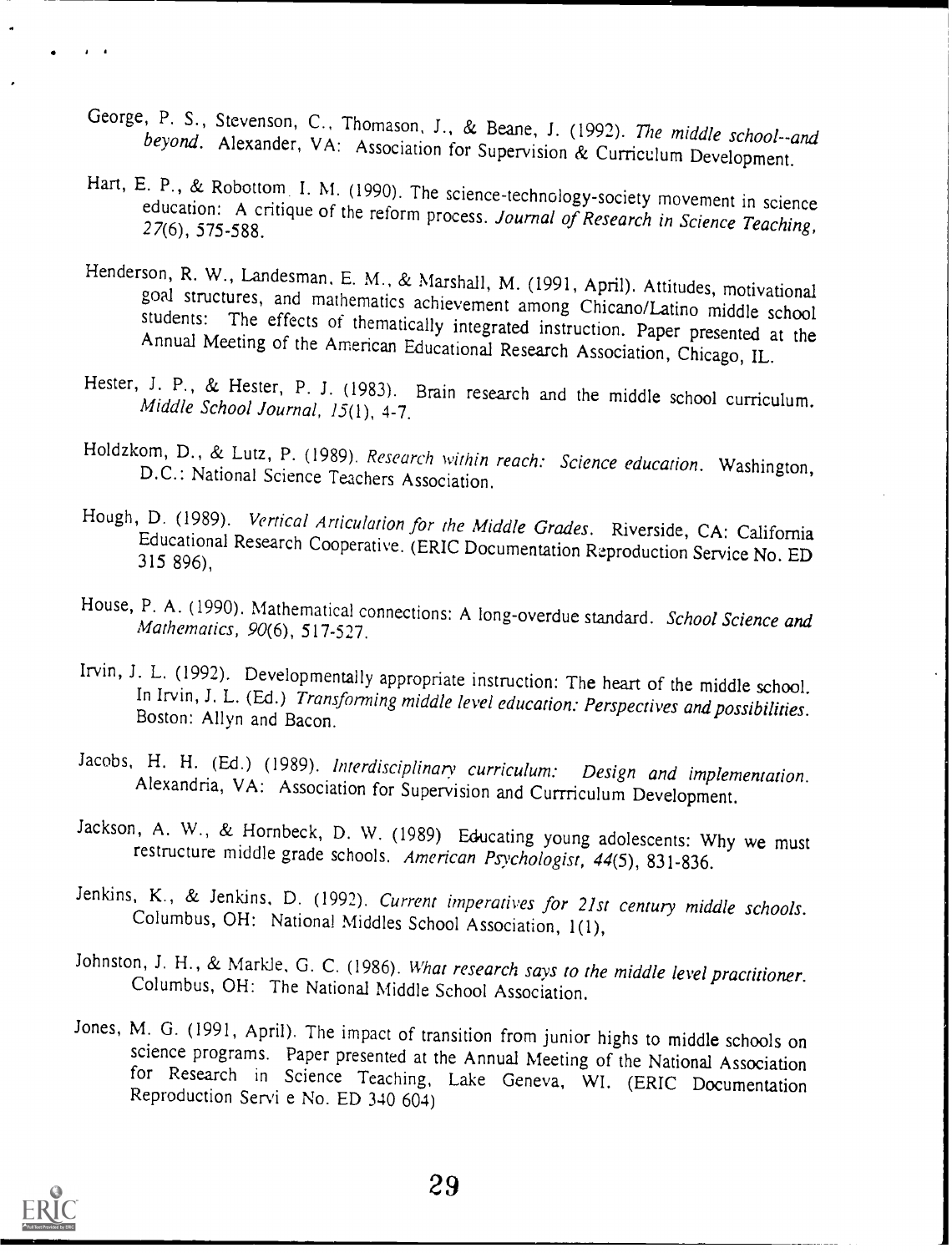- Kleiman, G. M. (1991). Mathematics across the curriculum. *Educational Leadership*, 49(2), 48-51.
- Lewis, C. (1981,September). Oaklea Middle School: Interdisciplinary team teaching at its best. Eugene, OR: Oregon School Study Council. (ERIC Document Reproduction Service No. ED212 069)
- Linn, M. C., & Songer, N. B. (1991). Cognitive and conceptual change in adolescence.<br>American Journal of Education, 99(4), 379-417.
- Lippert, R. (1987). Teaching problem solving in mathematics and science with expert systems.<br>School Science and Mathematics, 87(6), 477-493.
- Loucks-Horsley, S., Brooks, J. G., Carlson, M. O., Kuerbis, P., Marsh, D., Padilla, M., Pratt, H., & Smith, K. L. (1990). *Developing & supporting teachers for science education in* the middle years. Colorado Springs, CO:
- Lounsbury, J. H., & Vars, G. F. (1978). A curriculum for the middle school years. NY:<br>Harper & Row.
- Lounsbury, J. H. (1991). The middle school curriculum--or is it curricula?. In J. Capelluti, & D. Stokes (Eds.), Middle level education: Programs, policies, & practices (pp. 12-18). Reston, VA: National Association of Secondary School Principals.
- Mac Iver, D. J. (1990). Meeting the needs of young adolescents: Advisory groups, interdisciplinary teaching teams, and school transition programs. Phi Delta Kappan, 71(6), 458-464.
- Mac Iver, D., & Reuman, D. (1988, April). Decision-making in the classroom and early adolescents' valuing of mathematics.  $I_{\mu}$ er presented at the Annual Meeting of the American Educational Research Association, New Orleans, LA. (ERIC Documentation Reproduction Service No. ED 302 428)
- Marzano, R. J. (1992). A different kind of classroom: Teaching with dimensions of learning. Alexandria, VA: Association for Supervision & Curricululm Development.
- Matute-Bianchi, G., & Pease-Alvarez, L. (1991, April). Project Theme: Students' perspectives. Paper presented at the Annual Meeting of the American Educational Research Association, Chicago, IL.
- McPartland, J. M. (June, 1987). Balancing high quality subject-matter instruction with positive teacher-student relations in the middle grades: Effects of departmentalization, tracking and environments. Report No. 15. Washington, D.C : Office of Educational Research and Improvement. (ERIC Document Reproduction Service No. ED 291 704)

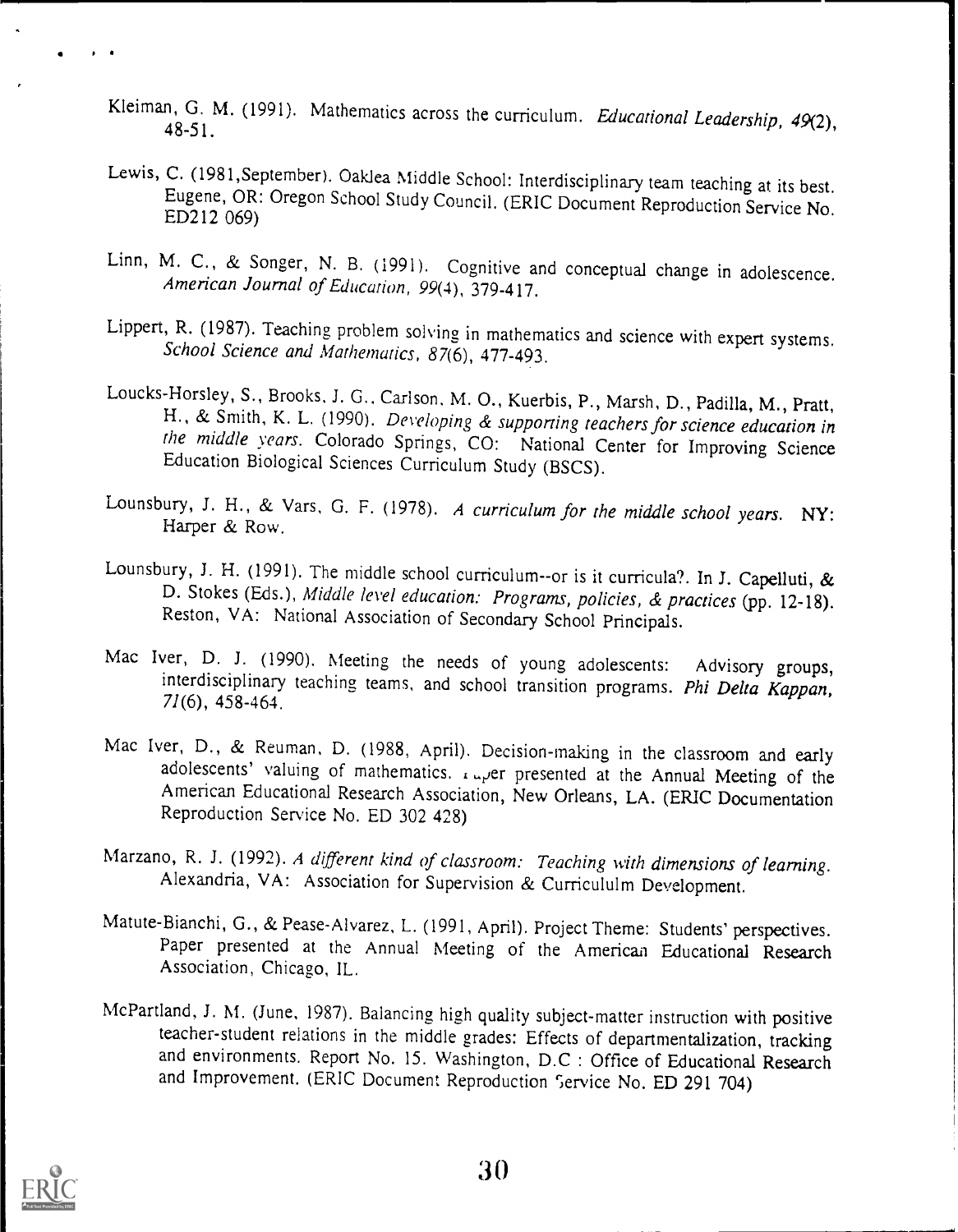- Meichtry, Y. J. (1990, October). Teacher collaboration: The effects of interdisciplinary teaming<br>on teacher interactions and classroom practices. Paper presented at the Annual Meeting<br>of the Mid-Western Educational Researc
- Metcalf, F. (1991). Revising the social studies curriculum for the next decade. NASSP Bulletin,<br>75(531), 7-13.
- Midgley, C., et al. (1988). Student/teacher relations and attitudes toward mathematics before<br>and after the transition to junior high school. Ann Arbor; Michigan University, Institute<br>for Social Research.
- National Council of Teachers of Mathematics. (1989). Curriculum and evaluation standards for school mathematics. Reston. VA: NCTM.
- North Carolina State Department of Public Education. (1987). Integrated learning what--why--<br>how? (Instructional Services Curriculum Series, No.1). Raleigh, NC: Author.
- Perkins, D. N. (1991). Educating for Insight. Educational Leadership, 49(2), 4-8.
- Plodzik, K. T., & George, P. (1989). Interdisciplinary team organization. Middle School Journal, 20(5), 15-17.
- Relan, A., & Kimpton, R. (1991.April). Curriculum integration: A critical analysis of practical and conceptual issues. Paper presented at the Annual Meeting of the American Educational Research Association, Chicago, IL. (ERIC Document Reproduction Service No. ED 334-677.
- Roy, R. (1985). The science/technology/society connection. Curriculum Review, 24(3), 12-23.
- Rutherford, F. J., & Ahlgran, A. (1990). Science for all Americans. American Association for the Advancement of Science, Inc. New York: Oxford University Press.
- Savage, R. J. (1991). A principal's perspective on social studies in the middle level school. NASSP Bulletin, 75(531), 53-59.
- Stipek, D., & Mac Iver, D. (1989). Developmental change in children's assessment of intellectual competence. Child Development, 60, 521-538.
- Stonewater, J. K., Stonewater, B. B., & Perry, B. E. (1988). Using develpmental clues to teach problem solving. School Sc., even and Mathematics, 88(4), 272-283.
- Strahan, D. B., & Toepfer, C. F. (Ferricary, 1984). Transescent thinking: Renewed rationale for exploratory learning.  $M, Z \in S($  hood Journal, 15(2), 8-11.